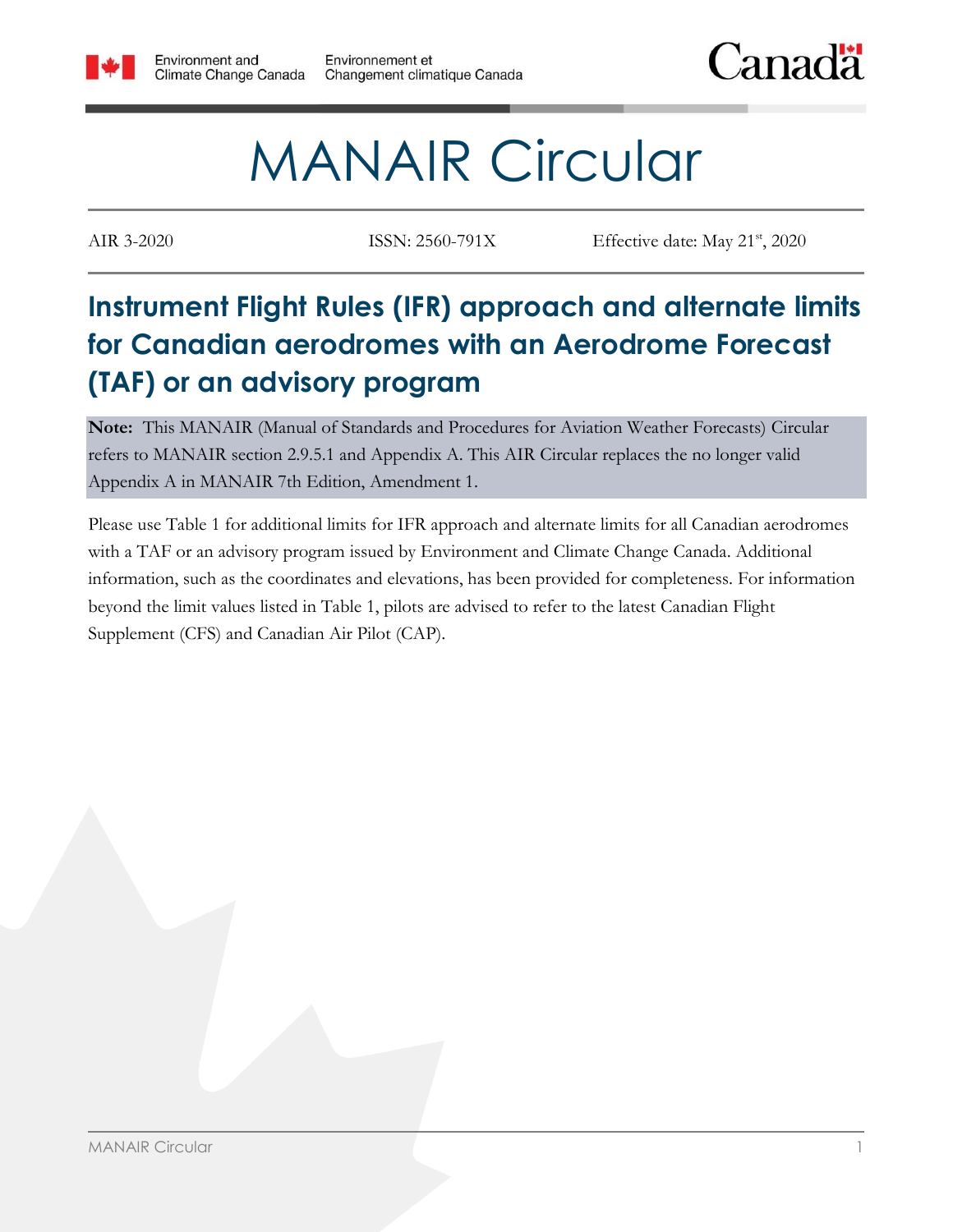Table 1: IFR Approach and alternate limits for Canadian aerodromes with a TAF or an advisory program

<span id="page-1-0"></span>

| ID          | <b>Aerodrome Name</b>                   | Province  | Coordinates<br>Latitude* | Coordinates<br>Longitude* | Elevation<br>(feet) | Elevation<br>(metres) | $\tilde{\mathbb{E}}$ | GFA region | Centre<br>Issuing | Approach<br>$rac{0}{0}$<br>IFR | Approach<br>VIS<br>l⊧<br>EK | <b>Alternate</b><br><u>ပ</u> | Alternate<br>VIS | <b>Notes</b>           |
|-------------|-----------------------------------------|-----------|--------------------------|---------------------------|---------------------|-----------------------|----------------------|------------|-------------------|--------------------------------|-----------------------------|------------------------------|------------------|------------------------|
| <b>CYXX</b> | Abbotsford                              | <b>BC</b> | N49 01 31                | W122 21 36                | 194                 | 59.1                  | <b>CZVR</b>          | 31         | CMAC-W            | 300                            | 1                           | 600                          | $\overline{2}$   | <b>I ILS RVR</b>       |
| <b>CYLT</b> | Alert                                   | <b>NU</b> | N82 31 04                | W062 16 50                | 100                 | 30.5                  | <b>CZEG</b>          | 37         | <b>DWS</b>        | 300                            |                             | 800                          | $\overline{2}$   | NPA (RNAV)             |
| <b>CYAB</b> | Arctic Bay                              | <b>NU</b> | N73 00 23                | W085 02 50                | 72                  | 21.9                  | <b>CZEG</b>          | 37         | CMAC-W            | 1000                           | 3                           | 1300                         | 3                | RNAV only              |
| <b>CYEK</b> | Arviat                                  | <b>NU</b> | N61 05 38                | W094 04 18                | 34                  | 10.4                  | <b>CZEG</b>          | 36         | CMAC-W            | 300                            |                             | 800                          | $2\frac{1}{4}$   | NPA (RNAV)             |
| <b>CYAT</b> | Attawapiskat                            | ON        | N52 55 39                | W082 25 55                | 30                  | 9.1                   | <b>CZYZ</b>          | 33         | CMAC-E            | 500                            | $1\frac{1}{2}$              | 800                          | $2\frac{1}{2}$   | NPA (RNAV)             |
| <b>CYBG</b> | <b>Bagotville</b>                       | QC        | N48 19 50                | W070 59 47                | 522                 | 159.1                 | <b>CZUL</b>          | 33         | <b>DWS</b>        | 200                            | $\frac{1}{2}$               | 600                          | $\overline{2}$   |                        |
| <b>CYBC</b> | <b>Baie-Comeau</b>                      | QC        | N49 07 57                | W068 12 16                | 71                  | 21.6                  | <b>CZUL</b>          | 34         | CMAC-E            | 200                            | $\frac{1}{2}$               | 600                          | $\overline{2}$   | 1 ILS RVR              |
| <b>CYBK</b> | <b>Baker Lake</b>                       | <b>NU</b> | N64 17 56                | W096 04 40                | 61                  | 18.6                  | <b>CZEG</b>          | 36         | CMAC-W            | 500                            | $1\frac{1}{2}$              | 800                          | $2\frac{1}{2}$   | NPA (RNAV)             |
| <b>CZBF</b> | <b>Bathurst</b>                         | NB        | N47 37 46                | W065 44 25                | 196                 | 60.4                  | <b>CZQM</b>          | 34         | CMAC-E            | 300                            |                             | 800                          | $\overline{2}$   | NPA (RNAV)             |
| CBBC        | <b>Bella Bella (Campbell</b><br>Island) | <b>BC</b> | N52 1106                 | W128 09 24                | 4                   | 43.0                  | <b>CZVR</b>          | 31         | CMAC-W            | 500                            | $1\frac{1}{2}$              | 800                          | $2\frac{1}{2}$   | NPA (RNAV)             |
| <b>CYTL</b> | <b>Big Trout Lake</b>                   | ON        | N53 49 04                | W089 53 49                | 730                 | 222.5                 | <b>CZWG</b>          | 33         | CMAC-E            | 300                            | $\mathbf{1}$                | 800                          | $2\frac{1}{4}$   | NPA (RNAV)             |
| <b>CYBN</b> | Borden (Heli)                           | ON        | N44 16 18                | W079 54 45                | 729                 | 222.2                 | <b>CZYZ</b>          | 33         | <b>DWS</b>        | 500                            | $\frac{1}{2}$               | 800                          | $\overline{2}$   | A                      |
| <b>CYBR</b> | <b>Brandon Muni</b>                     | MB        | N49 54 36                | W099 57 08                | 1343                | 409.3                 | <b>CZWG</b>          | 32         | CMAC-W            | 300                            |                             | 600                          | $\overline{2}$   | 1ILS                   |
| <b>CYVT</b> | <b>Buffalo Narrows</b>                  | <b>SK</b> | N55 50 31                | W108 25 03                | 1423                | 433.7                 | <b>CZEG</b>          | 32         | CMAC-W            | 500                            | $1\frac{1}{2}$              | 800                          | $2\frac{1}{2}$   | NPA (RNAV)             |
| <b>CYDB</b> | Burwash                                 | YT        | N61 22 14                | W139 02 24                | 2642                | 805.3                 | <b>CZEG</b>          | 35         | CMAC-W            | 600                            | $1 \frac{3}{4}$             | 900                          | $2\frac{3}{4}$   | NPA (RNAV)             |
| <b>CYYC</b> | <b>YYC Calgary Intl</b>                 | AB        | N51 07 21                | W114 00 48                | 3606                | 1099.1                | <b>CZEG</b>          | 32         | CMAC-W            | $\Omega$                       | $\frac{1}{8}$               | 400                          | $\mathbf{1}$     | 6 ILS 6 RVR<br>CAT III |
| <b>CYBW</b> | Calgary/Springbank                      | AB        | N51 06 19                | W114 22 17                | 3940                | 1200.9                | <b>CZEG</b>          | 32         | CMAC-W            | 300                            |                             | 600                          | $\overline{2}$   | 1 ILS RVR              |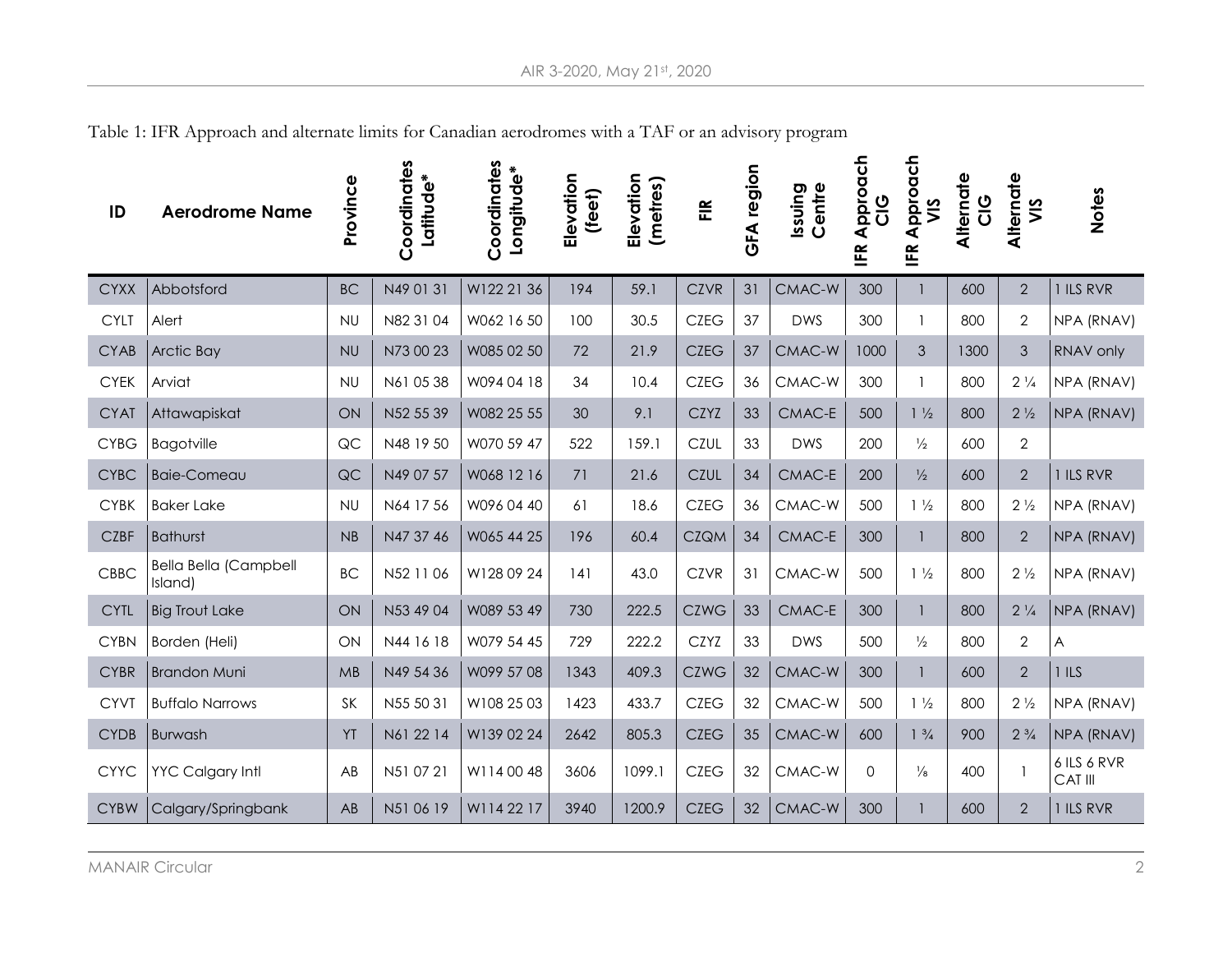| ID          | <b>Aerodrome Name</b>                           | Province  | Coordinates<br>Latitude* | Coordinates<br>Longitude* | Elevation<br>(feet) | Elevation<br>(metres) | E           | GFA region | Centre<br>Issuing | Approach<br><b>UD</b><br>E | <b>IFR Approach</b><br>SIV | Alternate<br>$\frac{6}{5}$ | <b>Alternate</b><br>VIS | <b>Notes</b>    |
|-------------|-------------------------------------------------|-----------|--------------------------|---------------------------|---------------------|-----------------------|-------------|------------|-------------------|----------------------------|----------------------------|----------------------------|-------------------------|-----------------|
| <b>CYCB</b> | Cambridge Bay                                   | <b>NU</b> | N69 06 29                | W1050814                  | 102                 | 31.1                  | <b>CZEG</b> | 35         | CMAC-W            | 300                        |                            | 800                        | $\overline{2}$          | NPA (RNAV)      |
| <b>CYBL</b> | <b>Campbell River</b>                           | <b>BC</b> | N49 57 07                | W125 16 23                | 357                 | 108.8                 | <b>CZVR</b> | 31         | CMAC-W            | 300                        | 1                          | 600                        | 2                       | 1 ILS RVR       |
| <b>CYTE</b> | Cape Dorset                                     | <b>NU</b> | N64 13 49                | W076 31 30                | 158                 | 48.1                  | <b>CZEG</b> | 36         | CMAC-W            | 400                        |                            | 1000                       | 3                       | NPA (RNAV)      |
| <b>CYCA</b> | Cartwright                                      | NL        | N53 40 57                | W057 02 31                | 40                  | 12.2                  | <b>CZQX</b> | 34         | CMAC-E            | 600                        | 2                          | 900                        | $\mathfrak{S}$          | NPA (RNAV)      |
| <b>CYCG</b> | Castlegar/West<br>Kootenay Regional             | <b>BC</b> | N49 17 46                | W117 37 57                | 1626                | 495.6                 | <b>CZVR</b> | 31         | CMAC-W            | 2800                       | 3                          | 3100                       | 3                       | NPA (RNAV)      |
| <b>CYLD</b> | Chapleau                                        | ON        | N47 49 13                | W083 20 49                | 1470                | 448.1                 | <b>CZYZ</b> | 33         | CMAC-E            | 500                        | $1\frac{1}{2}$             | 800                        | $2\frac{1}{2}$          | <b>NPA</b>      |
| <b>CYYG</b> | Charlottetown                                   | PE        | N46 17 21                | W063 06 55                | 167                 | 50.0                  | <b>CZQM</b> | 34         | CMAC-E            | 200                        | $\frac{1}{2}$              | 600                        | $\overline{2}$          | <b>IILS RVR</b> |
| <b>CYMT</b> | Chibougamau/Chapais                             | QC        | N49 46 19                | W074 31 41                | 1270                | 387.1                 | <b>CZUL</b> | 33         | CMAC-E            | 300                        |                            | 800                        | $2\frac{1}{2}$          | NPA (RNAV)      |
| <b>CZUM</b> | Churchill Falls                                 | NL        | N53 33 45                | W064 06 21                | 1442                | 439.5                 | <b>CZQX</b> | 34         | $CMAC-E$          | 500                        | $1\frac{1}{2}$             | 800                        | $2\frac{1}{2}$          | NPA (RNAV)      |
| <b>CYYQ</b> | Churchill                                       | MB        | N58 44 21                | W094 03 59                | 96                  | 29.3                  | <b>CZWG</b> | 32         | CMAC-W            | 300                        |                            | 600                        | $\overline{2}$          | 1 ILS RVR       |
| <b>CYCY</b> | Clyde River                                     | <b>NU</b> | N70 29 09                | W068 31 01                | 87                  | 26.5                  | <b>CZEG</b> | 36         | CMAC-W            | 400                        | $1\frac{1}{4}$             | 800                        | $2\frac{1}{4}$          | NPA (RNAV)      |
| <b>CYOD</b> | Cold Lake/Group<br>Captain R.W. McNair          | AB        | N54 24 18                | W1101646                  | 1775                | 541.0                 | <b>CZEG</b> | 32         | <b>DWS</b>        | 200                        | $\frac{1}{2}$              | 600                        | $\overline{2}$          | 1 ILS RVR       |
| <b>CYQQ</b> | Comox                                           | <b>BC</b> | N49 42 39                | W124 53 12                | 84                  | 25.6                  | <b>CZVR</b> | 31         | <b>DWS</b>        | 200                        | $\frac{1}{2}$              | 600                        | $\overline{2}$          | 2 ILS 2 RVR     |
| <b>CYZS</b> | <b>Coral Harbour</b>                            | <b>NU</b> | N64 11 36                | W083 21 34                | 204                 | 62.2                  | <b>CZEG</b> | 36         | CMAC-W            | 400                        |                            | 800                        | $\overline{2}$          | NPA (RNAV)      |
| <b>CYXC</b> | Cranbrook/Canadian<br>Rockies Intl              | <b>BC</b> | N49 36 44                | W115 46 55                | 3084                | 940.0                 | <b>CZVR</b> | 31         | CMAC-W            | 200                        | $\frac{1}{2}$              | 600                        | $\overline{2}$          | 1ILS            |
| <b>CYDN</b> | Dauphin (Lt. Col W.G.<br><b>Barker VC Aprt)</b> | MB        | N51 06 05                | W100 03 12                | 999                 | 304.5                 | <b>CZWG</b> | 32         | CMAC-W            | 500                        | $1\frac{1}{2}$             | 800                        | $2\frac{1}{2}$          | NPA (RNAV)      |
| <b>CYDA</b> | Dawson City                                     | YT        | N64 02 32                | W139 07 48                | 1215                | 370.3                 | <b>CZEG</b> | 35         | CMAC-W            | 1700                       | 3                          | 2000                       | 3                       | NPA (RNAV)      |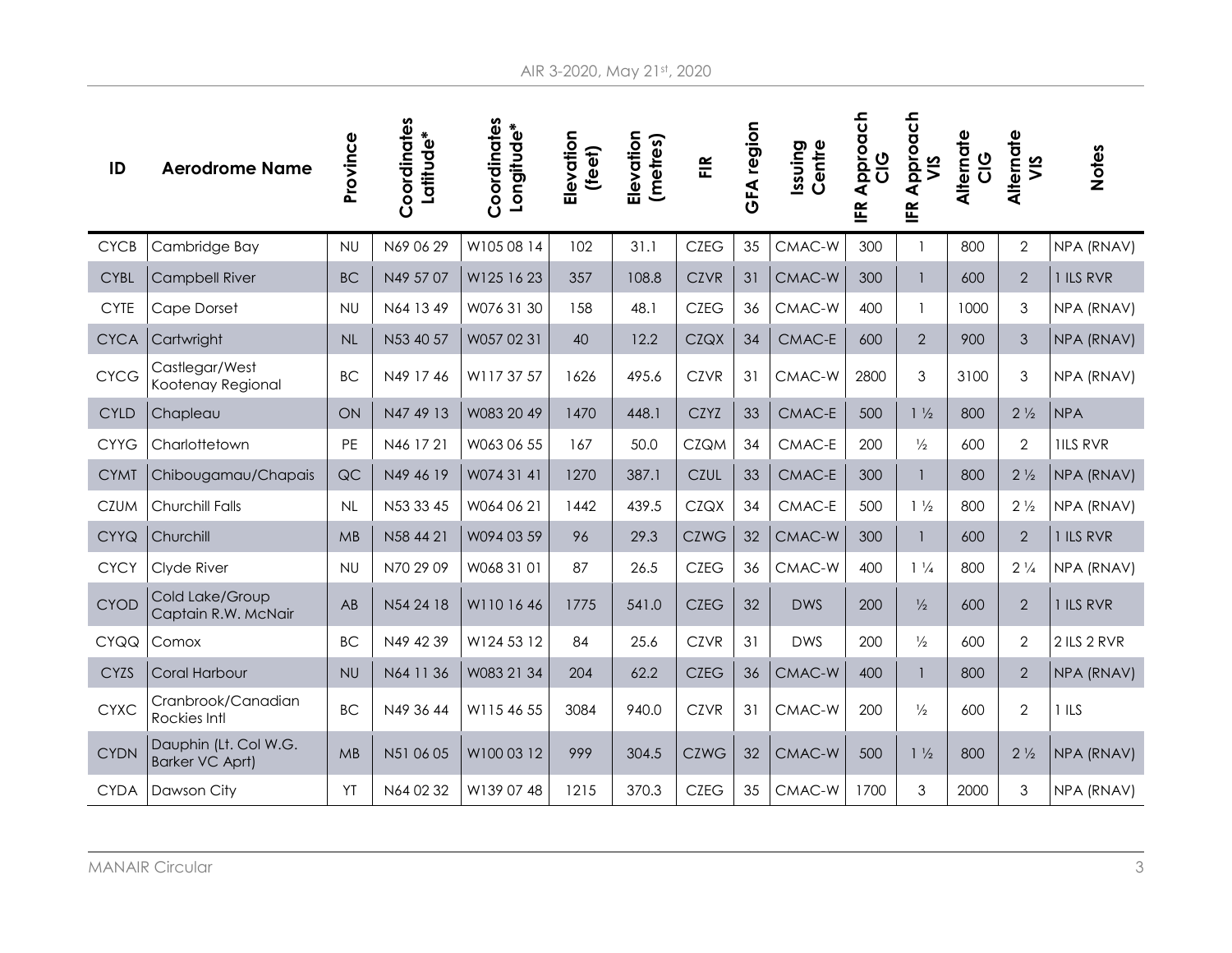| ID          | <b>Aerodrome Name</b>             | Province  | Coordinates<br>Latitude* | Coordinates<br>Longitude* | Elevation<br>(feet) | Elevation<br>(metres) | $\widetilde{E}$ | GFA region | Centre<br>Issuing | Approach<br>$rac{c}{C}$<br>匠<br>上 | Approach<br>VIS<br>l⊬<br>EK | <b>Alternate</b><br>$rac{0}{0}$ | <b>Alternate</b><br>VIS | <b>Notes</b> |
|-------------|-----------------------------------|-----------|--------------------------|---------------------------|---------------------|-----------------------|-----------------|------------|-------------------|-----------------------------------|-----------------------------|---------------------------------|-------------------------|--------------|
| <b>CYDQ</b> | <b>Dawson Creek</b>               | <b>BC</b> | N55 44 32                | W120 10 59                | 2147                | 654.4                 | <b>CZEG</b>     | 31         | CMAC-W            | 300                               |                             | 900                             | $2\frac{3}{4}$          | NPA (RNAV)   |
| <b>CYDL</b> | Dease Lake                        | <b>BC</b> | N58 25 20                | W130 01 53                | 2634                | 802.8                 | <b>CZEG</b>     | 31         | CMAC-W            | 1800                              | 3                           | 2100                            | 3                       | NPA (RNAV)   |
| <b>CYDF</b> | Deer Lake                         | NL        | N49 12 33                | W057 23 40                | 72                  | 21.9                  | <b>CZQX</b>     | 34         | CMAC-E            | 200                               | $\frac{1}{2}$               | 600                             | $\overline{2}$          | $1$ ILS      |
| <b>CYWJ</b> | Déline                            | <b>NT</b> | N65 12 40                | W123 26 11                | 703                 | 214.3                 | <b>CZEG</b>     | 35         | CMAC-W            | 500                               | $1\frac{1}{2}$              | 800                             | $2\frac{1}{2}$          | NPA (RNAV)   |
| <b>CYHD</b> | Dryden Regional                   | ON        | N49 49 53                | W092 44 37                | 1354                | 412.7                 | <b>CZWG</b>     | 33         | CMAC-E            | 300                               | $\frac{3}{4}$               | 600                             | $\overline{2}$          | 1 ILS RVR    |
| <b>CYXR</b> | Earlton (Timiskaming<br>Regional) | ON        | N47 41 42                | W079 50 56                | 800                 | 243.8                 | <b>CZYZ</b>     | 33         | CMAC-E            | 600                               | $1 \frac{3}{4}$             | 900                             | $2\frac{3}{4}$          | NPA (RNAV)   |
| <b>CYEG</b> | Edmonton Intl                     | AB        | N53 1836                 | W1133446                  | 2373                | 723.3                 | <b>CZEG</b>     | 32         | CMAC-W            | 200                               | $\frac{1}{2}$               | 400                             | $\mathbf{1}$            | 3 ILS 3 RVR  |
| <b>CYED</b> | Edmonton/Namao (Heli)             | AB        | N53 40 09                | W113 28 32                | 2257                | 687.9                 | <b>CZEG</b>     | 32         | <b>DWS</b>        | 600                               | 2                           | 900                             | 3                       | A            |
| <b>CZVL</b> | Edmonton/Villeneuve               | AB        | N53 40 06                | W113 51 08                | 2256                | 687.6                 | <b>CZEG</b>     | 32         | CMAC-W            | 200                               | $\frac{1}{2}$               | 600                             | $\overline{2}$          | 1 ILS RVR    |
| <b>CYOA</b> | Ekati                             | <b>NT</b> | N64 41 56                | W110 36 53                | 1536                | 468.2                 | <b>CZEG</b>     | 35         | CMAC-W            | 300                               | 1                           | 800                             | $\overline{2}$          | NPA (RNAV)   |
| <b>CYEN</b> | Estevan Regional                  | SK        | N49 1237                 | W102 57 57                | 1905                | 580.6                 | <b>CZWG</b>     | 32         | CMAC-W            | 300                               | 1                           | 800                             | $\overline{2}$          | NPA (RNAV)   |
| <b>CYEU</b> | Eureka                            | <b>NU</b> | N79 59 40                | W085 48 43                | 269                 | 82.0                  | <b>CZEG</b>     | 37         | CMAC-W            | 1000                              | 3                           | 1300                            | 3                       | NPA (RNAV)   |
| <b>CZFA</b> | Faro                              | YT        | N62 12 25                | W133 22 24                | 2350                | 716.3                 | <b>CZEG</b>     | 35         | CMAC-W            | 600                               | $1 \frac{3}{4}$             | 900                             | $2\frac{3}{4}$          | NPA (RNAV)   |
| <b>CYPY</b> | Fort Chipewyan                    | AB        | N58 46 03                | W1110703                  | 781                 | 238.0                 | <b>CZEG</b>     | 32         | CMAC-W            | 300                               | 1                           | 800                             | $2\frac{1}{2}$          | NPA (RNAV)   |
| <b>CYGH</b> | Fort Good Hope                    | NT.       | N66 14 26                | W128 38 51                | 267                 | 81.4                  | <b>CZEG</b>     | 35         | CMAC-W            | 300                               | 1                           | 800                             | $2\frac{1}{2}$          | NPA (RNAV)   |
| <b>CYMM</b> | Fort McMurray                     | AB        | N56 39 12                | W111 13 24                | 1211                | 369.1                 | <b>CZEG</b>     | 32         | CMAC-W            | 200                               | $\frac{1}{2}$               | 600                             | $\overline{2}$          | 1ILS         |
| <b>CZFM</b> | Fort McPherson                    | NT.       | N67 24 25                | W134 51 35                | 115                 | 35.1                  | <b>CZEG</b>     | 35         | CMAC-W            | 500                               | $1\frac{1}{2}$              | 800                             | $2\frac{1}{2}$          | NPA (RNAV)   |
| <b>CYYE</b> | Fort Nelson                       | <b>BC</b> | N58 50 11                | W122 35 49                | 1253                | 381.9                 | <b>CZEG</b>     | 31         | CMAC-W            | 200                               | $\frac{1}{2}$               | 600                             | $\mathbf{2}$            | 1ILS         |
| <b>CYER</b> | Fort Severn                       | ON        | N56 01 08                | W087 40 34                | 52                  | 15.8                  | <b>CZWG</b>     | 33         | CMAC-E            | 500                               | $1\frac{1}{2}$              | 800                             | $2\frac{1}{2}$          | <b>NPA</b>   |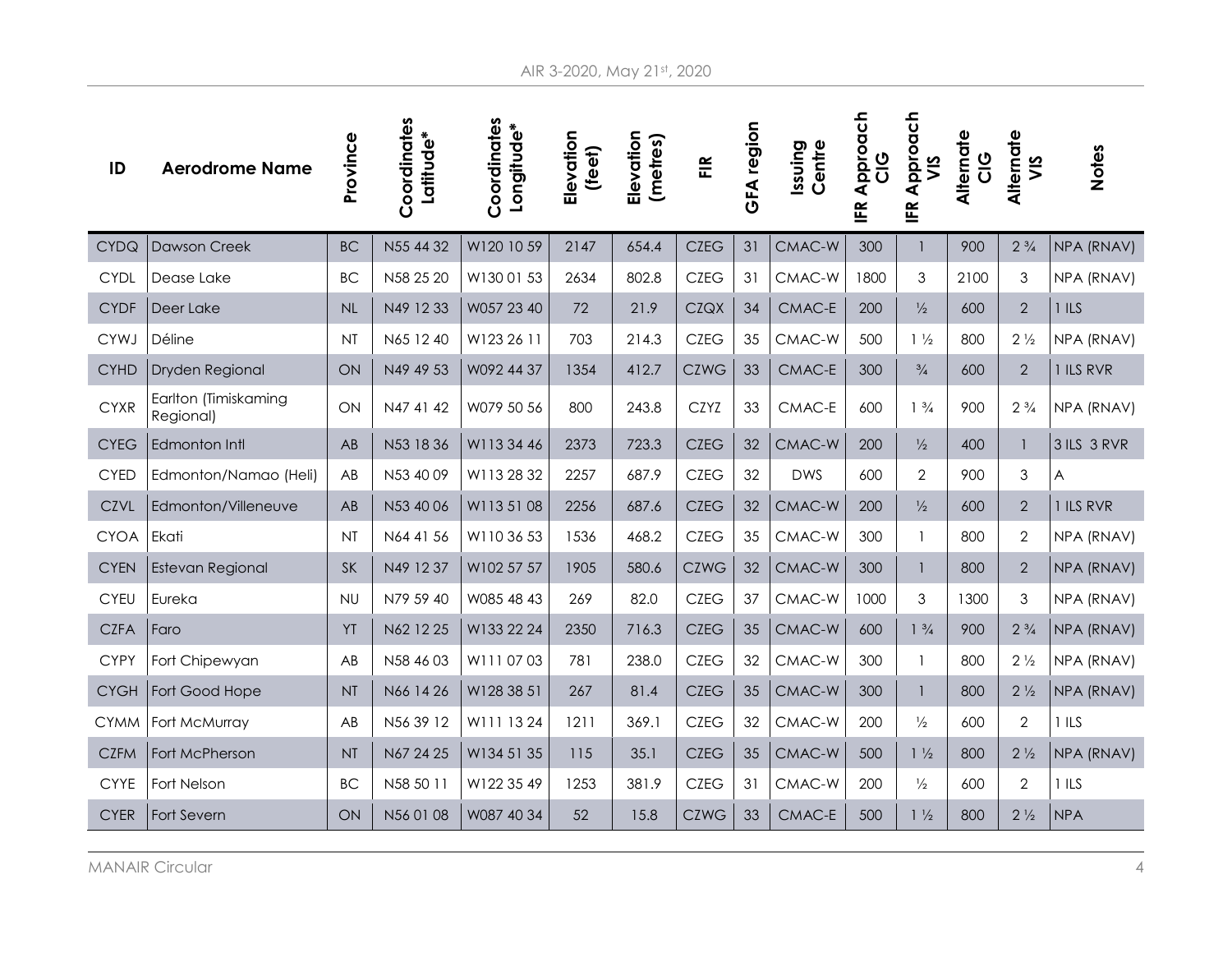| ID          | <b>Aerodrome Name</b>              | Province  | Coordinates<br>Latitude* | Coordinates<br>Longitude* | Elevation<br>(feet) | Elevation<br>(metres) | E           | GFA region | Centre<br>Issuing | <b>IFR Approach</b><br><b>UD</b> | <b>IFR Approach</b><br>VIS | <b>Alternate</b><br>$rac{c}{C}$ | <b>Alternate</b><br>SIN | <b>Notes</b>          |
|-------------|------------------------------------|-----------|--------------------------|---------------------------|---------------------|-----------------------|-------------|------------|-------------------|----------------------------------|----------------------------|---------------------------------|-------------------------|-----------------------|
| <b>CYFS</b> | Fort Simpson                       | <b>NT</b> | N61 45 37                | W121 14 12                | 556                 | 169.5                 | <b>CZEG</b> | 35         | CMAC-W            | 300                              |                            | 800                             | $2\frac{1}{2}$          | NPA (RNAV)            |
| <b>CYSM</b> | Fort Smith                         | <b>NT</b> | N60 01 13                | W111 57 43                | 671                 | 204.6                 | <b>CZEG</b> | 35         | CMAC-W            | 400                              |                            | 800                             | $2\frac{1}{4}$          | NPA (RNAV)            |
| <b>CYXJ</b> | Fort St. John                      | <b>BC</b> | N56 14 18                | W120 44 25                | 2280                | 694.9                 | <b>CZEG</b> | 31         | CMAC-W            | 200                              | $\frac{1}{2}$              | 600                             | $\mathbf{2}$            | 1 ILS RVR             |
| <b>CYFC</b> | Fredericton Intl                   | NB        | N45 52 08                | W066 32 14                | 67                  | 20.4                  | <b>CZQM</b> | 34         | CMAC-E            | 300                              |                            | 600                             | $\overline{2}$          | 1 ILS RVR             |
| <b>CYCX</b> | Gagetown (Heli)                    | NB        | N45 50 00                | W066 26 00                | 166                 | 50.6                  | <b>CZQM</b> | 34         | <b>DWS</b>        | $\overline{a}$                   | $\overline{a}$             | $\bar{a}$                       | $\overline{a}$          | A                     |
| <b>CYRA</b> | Gamèti/Rae Lakes                   | <b>NT</b> | N64 06 58                | W117 1835                 | 723                 | 220.4                 | <b>CZEG</b> | 35         | CMAC-W            | 500                              | $1\frac{1}{2}$             | 800                             | $2\frac{1}{2}$          | RNAV only             |
| <b>CYQX</b> | Gander Intl                        | NL        | N48 56 13                | W054 34 05                | 496                 | 151.2                 | <b>CZQX</b> | 34         | CMAC-E            | 200                              | $\frac{1}{2}$              | 400                             | $\mathbf{1}$            | 2 ILS 2 RVR           |
| <b>CYGP</b> | Gaspé (Michel Pouliot)             | QC        | N48 46 31                | W064 28 47                | 112                 | 34.1                  | <b>CZUL</b> | 34         | CMAC-E            | 400                              | $1\frac{1}{4}$             | 800                             | $2\frac{1}{4}$          | NPA (RNAV)            |
| <b>CYGQ</b> | Geraldton (Greenstone<br>Regional) | ON        | N49 46 43                | W086 56 19                | 1143                | 348.4                 | <b>CZWG</b> | 33         | CMAC-E            | 400                              | $1\frac{1}{4}$             | 800                             | $2\frac{1}{4}$          | <b>NPA</b>            |
| <b>CYGX</b> | Gillam                             | MB        | N56 21 28                | W094 42 39                | 476                 | 145.1                 | <b>CZWG</b> | 32         | CMAC-W            | 300                              |                            | 900                             | $\mathfrak{Z}$          | NPA (RNAV)            |
| <b>CYHK</b> | Gjoa Haven                         | <b>NU</b> | N68 38 08                | W095 51 01                | 154                 | 46.9                  | <b>CZEG</b> | 36         | CMAC-W            | 500                              | $1\frac{1}{2}$             | 800                             | $2\frac{1}{2}$          | NPA (RNAV)            |
| <b>CYYR</b> | Goose Bay                          | NL        | N53 19 09                | W060 25 33                | 160                 | 48.8                  | <b>CZQX</b> | 34         | <b>DWS</b>        | 200                              | $\frac{1}{2}$              | 600                             | $\overline{2}$          | 1 ILS RVR             |
| <b>CYZE</b> | Gore Bay-Manitoulin                | ON        | N45 53 03                | W082 34 06                | 613                 | 186.8                 | <b>CZYZ</b> | 33         | CMAC-E            | 400                              |                            | 800                             | $\mathbf{2}$            | NPA (RNAV)            |
| CYQU        | <b>Grande Prairie</b>              | AB        | N55 10 55                | W118 53 14                | 2195                | 669.0                 | <b>CZEG</b> | 32         | CMAC-W            | 200                              | $\frac{1}{2}$              | 600                             | $\overline{2}$          | 1ILS                  |
| <b>CYZX</b> | Greenwood                          | <b>NS</b> | N44 59 04                | W064 55 01                | 92                  | 28.0                  | <b>CZQM</b> | 34         | <b>DWS</b>        | 200                              | $\frac{1}{2}$              | 600                             | $\overline{2}$          | 1 ILS RVR             |
| <b>CYAW</b> | Halifax/Shearwater (Heli)          | <b>NS</b> | N44 38 14                | W063 30 08                | 144                 | 43.9                  | <b>CZQM</b> | 34         | <b>DWS</b>        | 200                              | $\frac{1}{2}$              | 600                             | $\overline{2}$          | $\overline{A}$        |
| <b>CYHZ</b> | Halifax/Stanfield Intl             | <b>NS</b> | N44 52 47                | W063 30 37                | 477                 | 145.4                 | <b>CZQM</b> | 34         | CMAC-E            | 100                              | $\frac{1}{4}$              | 400                             | $\mathbf{1}$            | 2 ILS 2 RVR<br>CAT II |
| <b>CYUX</b> | <b>Hall Beach</b>                  | <b>NU</b> | N68 46 33                | W081 14 33                | 30                  | 9.1                   | <b>CZEG</b> | 36         | CMAC-W            | 300                              |                            | 800                             | $2\frac{1}{4}$          | NPA (RNAV)            |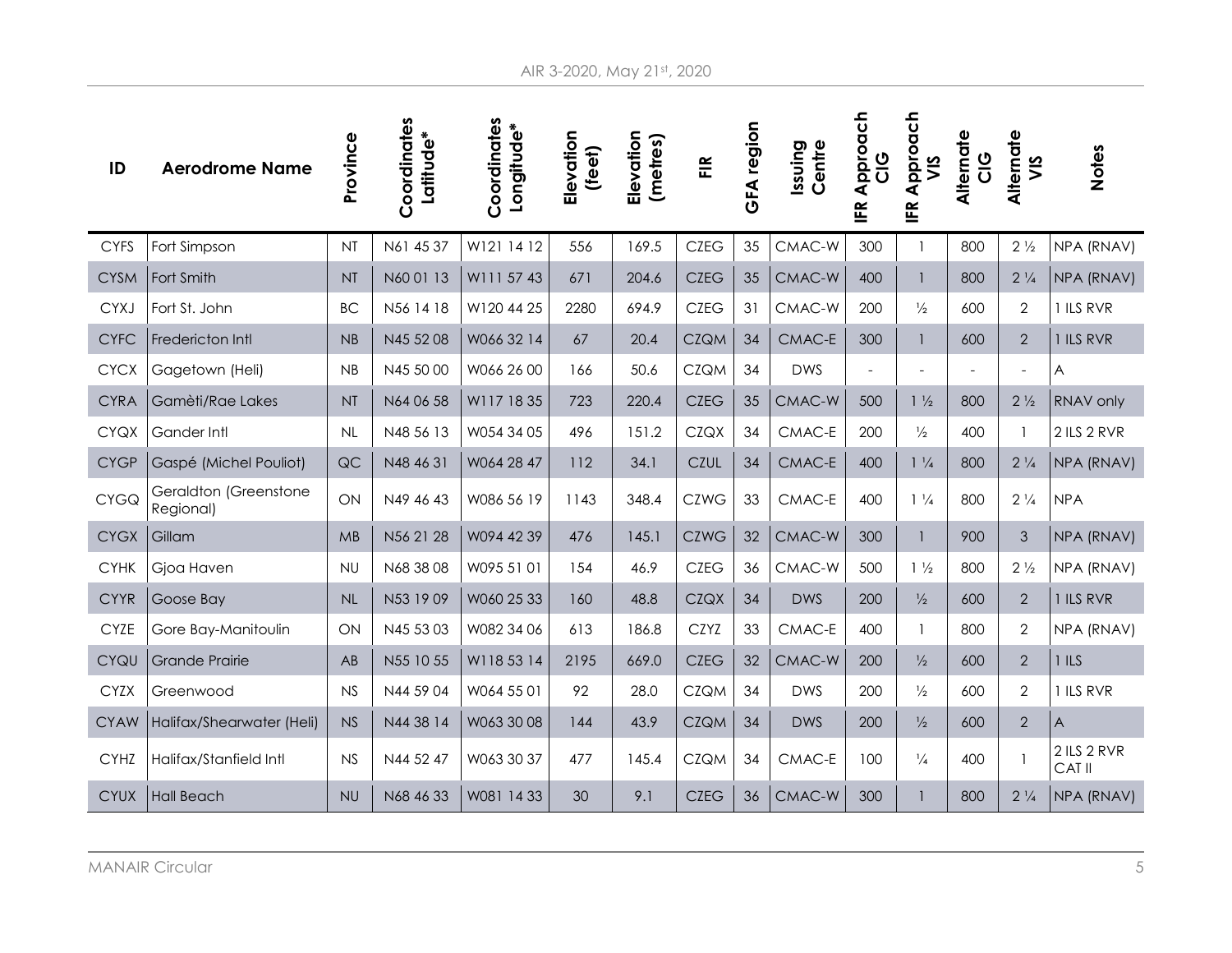| ID          | <b>Aerodrome Name</b>              | Province  | Coordinates<br>Latitude* | Coordinates<br>Longitude* | Elevation<br>(feet) | Elevation<br>(metres) | E           | GFA region | lssuing<br>Centre | Approach<br>$rac{c}{C}$<br>庄<br>上 | <b>IFR Approach</b><br>VIS | <b>Alternate</b><br>$rac{c}{C}$ | Alternate<br>VIS | <b>Notes</b>        |
|-------------|------------------------------------|-----------|--------------------------|---------------------------|---------------------|-----------------------|-------------|------------|-------------------|-----------------------------------|----------------------------|---------------------------------|------------------|---------------------|
| <b>CYHM</b> | Hamilton                           | ON        | N43 10 25                | W079 56 06                | 780                 | 237.7                 | <b>CZYZ</b> | 33         | CMAC-E            | 100                               | $\frac{1}{4}$              | 600                             | $\overline{2}$   | 1 ILS RVR<br>CAT II |
| <b>CYGV</b> | <b>Havre St-Pierre</b>             | QC        | N50 16 55                | W063 36 40                | 124                 | 37.8                  | <b>CZUL</b> | 34         | CMAC-E            | 300                               | $\mathbf{1}$               | 800                             | $2\frac{1}{4}$   | NPA (RNAV)          |
| <b>CYHY</b> | Hay River/Merlyn Carter<br>Airport | <b>NT</b> | N60 50 23                | W115 46 58                | 541                 | 164.9                 | <b>CZEG</b> | 35         | CMAC-W            | 300                               | $\frac{3}{4}$              | 600                             | $\overline{2}$   | 1ILS                |
| CYOJ        | <b>High Level</b>                  | AB        | N58 37 18                | W1170953                  | 1105                | 336.8                 | <b>CZEG</b> | 32         | CMAC-W            | 400                               | $1\frac{1}{4}$             | 800                             | $2\frac{1}{4}$   | NPA (RNAV)          |
| <b>CYGT</b> | Igloolik                           | <b>NU</b> | N69 21 53                | W081 48 59                | 173                 | 52.7                  | <b>CZEG</b> | 36         | CMAC-W            | 500                               | $1\frac{1}{2}$             | 800                             | $2\frac{1}{2}$   | <b>NPA</b>          |
| <b>CYGR</b> | Îles-de-la-Madeleine               | QC        | N47 25 30                | W061 46 41                | 35                  | 10.7                  | <b>CZQM</b> | 34         | CMAC-E            | 300                               |                            | 800                             | $2\frac{1}{4}$   | NPA (RNAV)          |
| <b>CYPH</b> | Inukjuak                           | QC        | N58 28 19                | W078 04 37                | 83                  | 25.3                  | <b>CZUL</b> | 33         | CMAC-E            | 300                               | 1                          | 800                             | $\overline{2}$   | NPA (RNAV)          |
| <b>CYEV</b> | Inuvik (Mike Zubko)                | NT        | N68 18 14                | W133 28 59                | 222                 | 67.7                  | <b>CZEG</b> | 35         | CMAC-W            | 200                               | $\frac{1}{2}$              | 600                             | $\mathbf{2}$     | 1 ILS RVR           |
| <b>CYFB</b> | lgaluit                            | <b>NU</b> | N63 45 24                | W068 33 22                | 110                 | 33.5                  | <b>CZUL</b> | 36         | CMAC-W            | 200                               | $\frac{3}{4}$              | 600                             | $\overline{2}$   | 1 ILS RVR           |
| <b>CYIV</b> | <b>Island Lake</b>                 | MB        | N53 51 26                | W094 39 13                | 773                 | 235.6                 | <b>CZWG</b> | 32         | CMAC-W            | 300                               | 1                          | 800                             | $2\frac{1}{4}$   | NPA (RNAV)          |
| <b>CYIK</b> | Ivujivik                           | QC        | N62 25 02                | W077 55 31                | 126                 | 38.4                  | <b>CZUL</b> | 36         | CMAC-W            | 300                               | $\mathbf{1}$               | 800                             | $2\frac{1}{4}$   | NPA (RNAV)          |
| <b>CYKA</b> | Kamloops                           | <b>BC</b> | N50 42 09                | W120 26 55                | 1133                | 345.3                 | <b>CZVR</b> | 31         | CMAC-W            | 2100                              | 3                          | 2400                            | $\mathfrak{Z}$   | NPA (RNAV)          |
| <b>CYKG</b> | Kangiqsujuaq<br>(Wakeham Bay)      | QC        | N61 35 19                | W071 55 46                | 517                 | 157.6                 | <b>CZUL</b> | 36         | CMAC-W            | 300                               | $\mathbf{1}$               | 900                             | $2\frac{3}{4}$   | NPA (RNAV)          |
| <b>CYAS</b> | Kangirsuk                          | QC        | N60 01 38                | W069 59 57                | 406                 | 123.7                 | <b>CZUL</b> | 36         | CMAC-W            | 300                               |                            | 800                             | $\sqrt{2}$       | NPA (RNAV)          |
| CYYU        | Kapuskasing                        | ON        | N49 24 42                | W082 28 10                | 743                 | 226.5                 | <b>CZYZ</b> | 33         | CMAC-E            | 500                               | $1\frac{1}{2}$             | 800                             | $2\frac{1}{2}$   | NPA (RNAV)          |
| <b>CYLW</b> | Kelowna                            | <b>BC</b> | N49 57 26                | W119 22 41                | 1420                | 432.8                 | <b>CZVR</b> | 31         | CMAC-W            | 800                               | $2\frac{1}{4}$             | 1100                            | $\mathfrak{Z}$   | NPA (RNAV)          |
| <b>CYQK</b> | Kenora                             | ON        | N49 47 18                | W094 21 47                | 1686                | 513.9                 | <b>CZWG</b> | 33         | CMAC-E            | 400                               | $1\frac{1}{4}$             | 800                             | $2\frac{1}{4}$   | NPA (RNAV)          |
| <b>CYKJ</b> | <b>Key Lake</b>                    | <b>SK</b> | N57 15 23                | W105 37 03                | 1344                | 409.7                 | <b>CZEG</b> | 32         | CMAC-W            | 300                               |                            | 800                             | $2\frac{1}{2}$   | NPA (RNAV)          |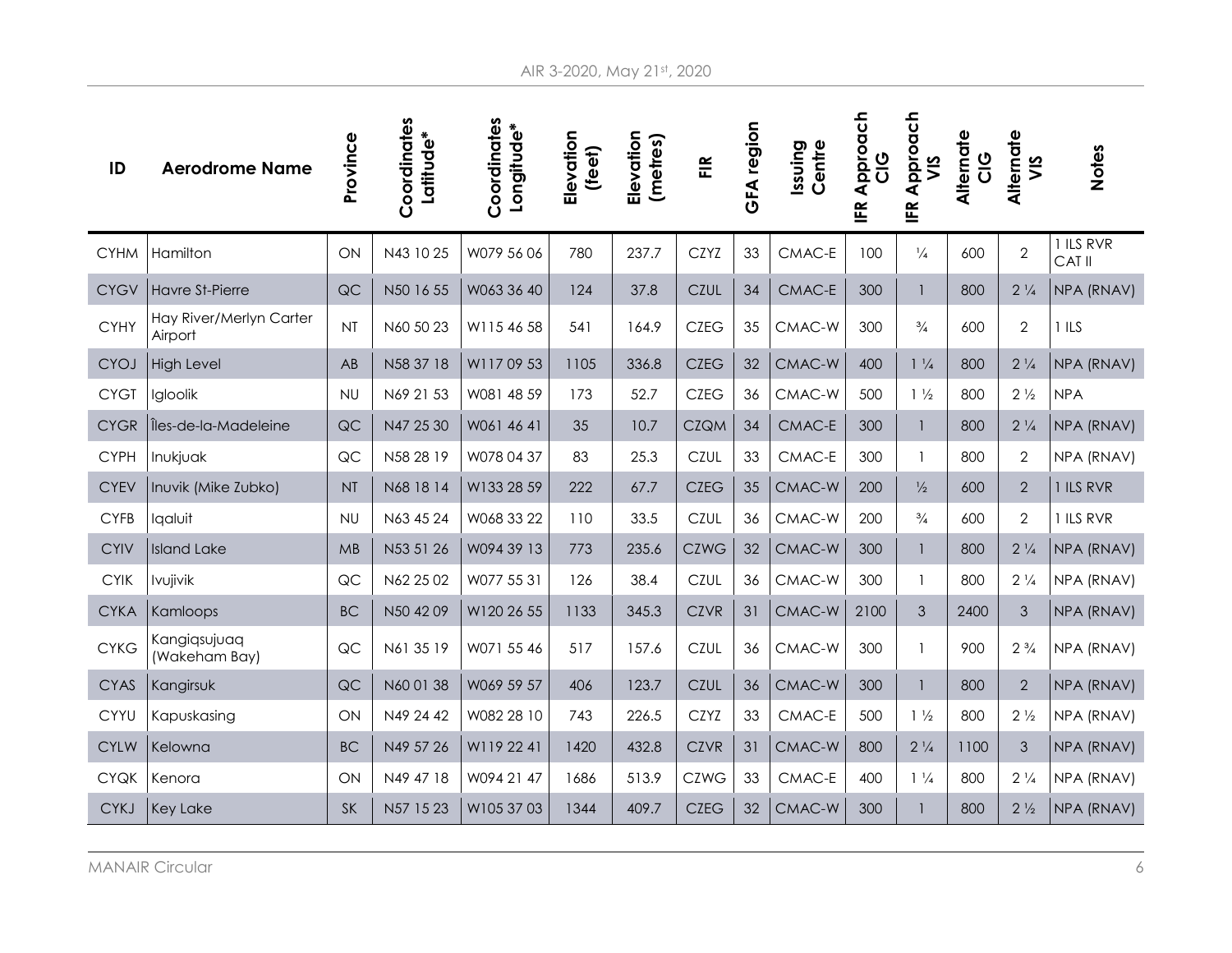| ID          | <b>Aerodrome Name</b>   | Province  | Coordinates<br>Latitude* | Coordinates<br>Longitude* | Elevation<br>(feet) | Elevation<br>(metres) | $\widetilde{\mathsf{F}}$ | GFA region | Centre<br>Issuing | <b>IFR Approach</b><br><b>UD</b> | <b>IFR Approach</b><br>VIS | <b>Alternate</b><br>$rac{c}{C}$ | Alternate<br>VIS | <b>Notes</b> |
|-------------|-------------------------|-----------|--------------------------|---------------------------|---------------------|-----------------------|--------------------------|------------|-------------------|----------------------------------|----------------------------|---------------------------------|------------------|--------------|
| <b>CYGK</b> | Kingston                | ON        | N44 1335                 | W076 35 48                | 303                 | 92.4                  | <b>CZYZ</b>              | 33         | CMAC-E            | 300                              |                            | 600                             | $\overline{2}$   | 1ILS         |
| <b>CYKF</b> | Kitchener/Waterloo      | ON        | N43 27 39                | W080 22 43                | 1054                | 321.6                 | <b>CZYZ</b>              | 33         | CMAC-E            | 200                              | $\frac{1}{2}$              | 600                             | $\sqrt{2}$       | 1ILS         |
| <b>CYBB</b> | Kugaaruk                | <b>NU</b> | N68 32 09                | W089 48 19                | 51                  | 15.5                  | <b>CZEG</b>              | 36         | CMAC-W            | 500                              | $1\frac{1}{2}$             | 800                             | $2\frac{1}{2}$   | NPA (RNAV)   |
| <b>CYCO</b> | Kugluktuk               | <b>NU</b> | N67 49 00                | W1150838                  | 74                  | 22.6                  | <b>CZEG</b>              | 35         | CMAC-W            | 500                              | $1\frac{1}{2}$             | 800                             | $2\frac{1}{2}$   | NPA (RNAV)   |
| <b>CYVP</b> | Kuujjuaq                | QC        | N58 05 42                | W068 25 20                | 131                 | 39.9                  | <b>CZUL</b>              | 33         | CMAC-E            | 200                              | $\frac{1}{2}$              | 600                             | $\mathbf{2}$     | 1 ILS RVR    |
| <b>CYGW</b> | Kuujjuarapik            | QC        | N55 16 55                | W077 45 55                | 34                  | 10.4                  | <b>CZUL</b>              | 33         | CMAC-E            | 300                              | $\mathbf{1}$               | 800                             | $2\frac{1}{2}$   | NPA (RNAV)   |
| <b>CYGL</b> | La Grande Rivière       | QC        | N53 37 31                | W077 42 15                | 639                 | 194.8                 | <b>CZUL</b>              | 33         | CMAC-E            | 300                              |                            | 800                             | $2\frac{1}{2}$   | NPA (RNAV)   |
| <b>CYAH</b> | La Grande-4             | QC        | N53 45 17                | W073 40 31                | 1005                | 306.3                 | <b>CZUL</b>              | 33         | CMAC-E            | 300                              | $\mathbf{1}$               | 900                             | $2 \frac{3}{4}$  | NPA (RNAV)   |
| <b>CYVC</b> | La Ronge (Barber Field) | SK        | N55 09 05                | W105 16 01                | 1242                | 378.6                 | <b>CZWG</b>              | 32         | CMAC-W            | 300                              |                            | 800                             | $\mathbf{2}$     | NPA (RNAV)   |
| <b>CYQL</b> | Lethbridge              | AB        | N49 37 49                | W112 47 59                | 3048                | 929.0                 | <b>CZEG</b>              | 32         | CMAC-W            | 200                              | $\frac{1}{2}$              | 600                             | $\overline{2}$   | 1ILS         |
| <b>CYLL</b> | Lloydminster            | AB        | N53 1838                 | W1100427                  | 2194                | 668.7                 | <b>CZEG</b>              | 32         | CMAC-W            | 300                              |                            | 800                             | $2\frac{1}{4}$   | NPA (RNAV)   |
| <b>CYXU</b> | London                  | ON        | N43 01 59                | W081 09 04                | 912                 | 278.0                 | <b>CZYZ</b>              | 33         | CMAC-E            | 200                              | $\frac{1}{2}$              | 600                             | $\mathbf{2}$     | 1 ILS RVR    |
| <b>CYBX</b> | Lourdes-de-Blanc-Sablon | QC        | N51 26 31                | W057 11 10                | 121                 | 36.9                  | <b>CZUL</b>              | 34         | CMAC-E            | 300                              | $\mathbf{1}$               | 800                             | $2\frac{1}{2}$   | NPA (RNAV)   |
| <b>CYLK</b> | Lutselk'e               | <b>NT</b> | N62 25 06                | W110 40 56                | 586                 | 178.6                 | <b>CZEG</b>              | 35         | CMAC-W            | 700                              | 2                          | 1000                            | $\mathfrak{S}$   | RNAV only    |
| <b>CYYL</b> | Lynn Lake               | MB        | N56 51 52                | W1010434                  | 1170                | 356.6                 | <b>CZWG</b>              | 32         | CMAC-W            | 500                              | $1\frac{1}{2}$             | 800                             | $2\frac{1}{2}$   | NPA (RNAV)   |
| <b>CYZY</b> | MacKenzie               | <b>BC</b> | N55 17 58                | W123 08 00                | 2264                | 690.1                 | <b>CZVR</b>              | 31         | CMAC-W            | 500                              | $1\frac{1}{2}$             | 800                             | $2\frac{1}{2}$   | RNAV only    |
| <b>CYSP</b> | Marathon                | ON        | N48 45 26                | W086 20 45                | 1035                | 315.5                 | <b>CZYZ</b>              | 33         | CMAC-E            | 600                              | $1\frac{3}{4}$             | 900                             | $2\frac{3}{4}$   | <b>NPA</b>   |
| <b>CYMH</b> | Mary's Harbour          | NL        | N52 18 10                | W055 50 52                | 35                  | 10.7                  | <b>CZQX</b>              | 34         | CMAC-E            | 600                              | $\overline{2}$             | 900                             | $\mathfrak{S}$   | NPA (RNAV)   |
| <b>CZMT</b> | Masset                  | <b>BC</b> | N54 01 38                | W132 07 30                | 19                  | 5.8                   | <b>CZVR</b>              | 31         | CMAC-W            | 500                              | $1\frac{1}{2}$             | 800                             | $2\frac{1}{2}$   | <b>NPA</b>   |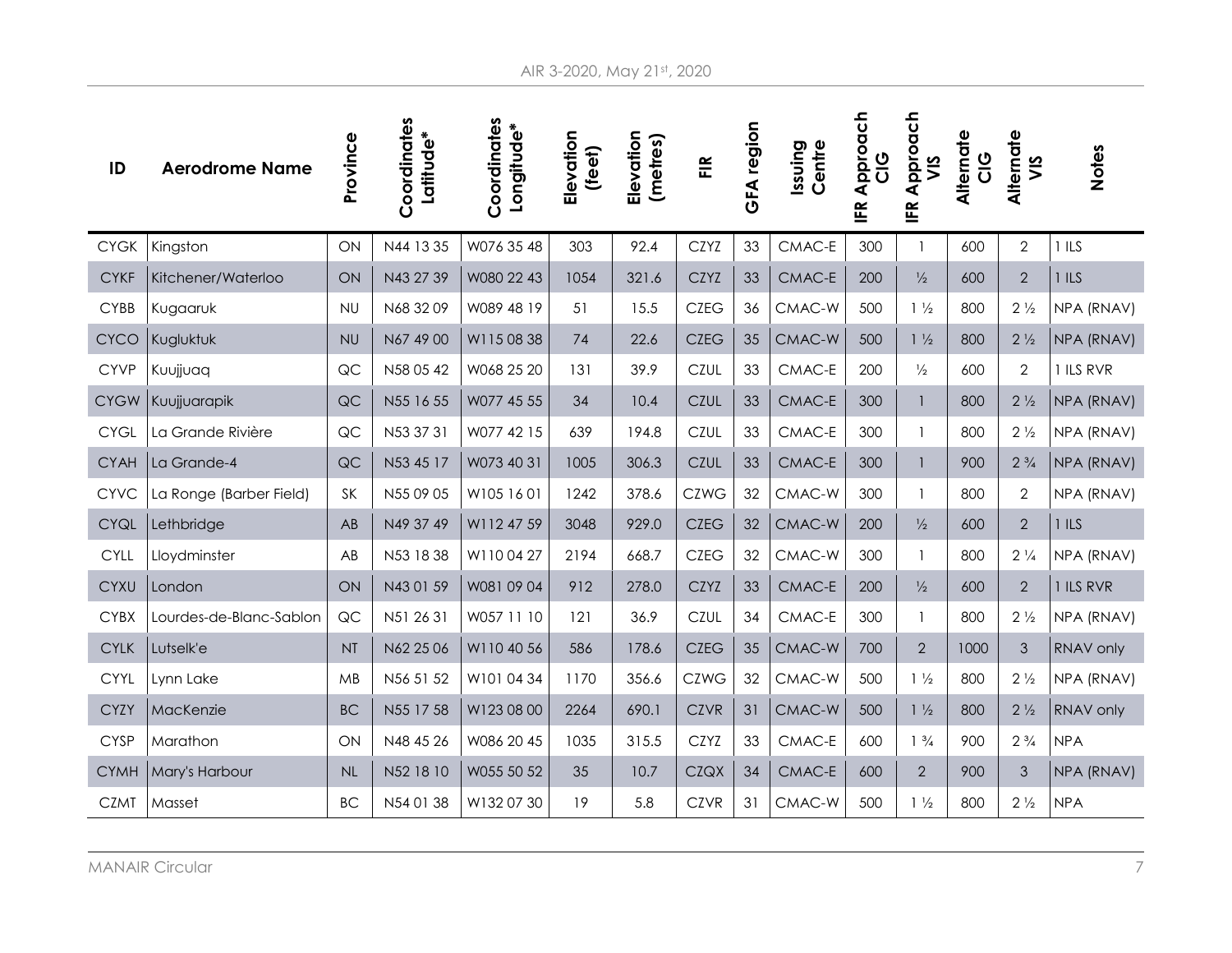| ID          | <b>Aerodrome Name</b>                            | Province  | Coordinates<br>Latitude* | Coordinates<br>Longitude* | Elevation<br>(feet) | Elevation<br>(metres) | E           | GFA region | Centre<br>lssuing | Approach<br>$rac{c}{C}$<br>IFR. | <b>IFR Approach</b><br>VIS | Alternate<br>$rac{G}{C}$ | <b>Alternate</b><br>VIS  | <b>Notes</b>                 |
|-------------|--------------------------------------------------|-----------|--------------------------|---------------------------|---------------------|-----------------------|-------------|------------|-------------------|---------------------------------|----------------------------|--------------------------|--------------------------|------------------------------|
| <b>CYMA</b> | Mayo                                             | YT        | N63 37 00                | W135 52 08                | 1653                | 503.8                 | <b>CZEG</b> | 35         | CMAC-W            | 1400                            | 3                          | 1700                     | $\mathfrak{Z}$           | NPA (RNAV)                   |
| <b>CYXH</b> | Medicine Hat                                     | AB        | N50 01 08                | W110 43 14                | 2352                | 716.9                 | <b>CZEG</b> | 32         | CMAC-W            | 300                             | 1                          | 800                      | $\mathbf{2}$             | NPA (RNAV)                   |
| <b>CYQM</b> | Moncton/Greater<br>Moncton Roméo<br>Leblanc Intl | NB        | N46 06 58                | W064 40 43                | 232                 | 70.7                  | <b>CZQM</b> | 34         | CMAC-E            | 200                             | $\frac{1}{2}$              | 400                      | $\overline{\phantom{a}}$ | 2 ILS 2 RVR                  |
| <b>CYYY</b> | Mont-Joli                                        | QC        | N48 36 32                | W068 12 29                | 172                 | 52.4                  | <b>CZUL</b> | 34         | CMAC-E            | 300                             | $\mathbf{1}$               | 800                      | $2\frac{1}{4}$           | NPA (RNAV)                   |
| <b>CYMX</b> | Montréal Intl (Mirabel)                          | QC        | N45 40 50                | W074 02 19                | 270                 | 82.3                  | <b>CZUL</b> | 33         | CMAC-E            | 100                             | $\frac{1}{4}$              | 400                      | $\mathbf{1}$             | 2 ILS 2 RVR<br><b>CAT II</b> |
| <b>CYUL</b> | Montréal/Pierre Elliott<br>Trudeau Intl          | QC        | N45 28 14                | W073 44 27                | 118                 | 36.0                  | <b>CZUL</b> | 33         | CMAC-E            | 100                             | $\frac{1}{4}$              | 400                      | $\mathbf{1}$             | 5 ILS 4 RVR<br>CAT II        |
| <b>CYHU</b> | Montréal/St-Hubert                               | QC        | N45 31 03                | W073 25 01                | 90                  | 27.4                  | <b>CZUL</b> | 33         | CMAC-E            | 200                             | $\frac{1}{2}$              | 600                      | $\overline{2}$           | 1 ILS RVR                    |
| <b>CYMJ</b> | Moose Jaw/R Vice<br>Marshal C.M. McEwen          | <b>SK</b> | N50 19 49                | W105 33 33                | 1892                | 576.7                 | <b>CZWG</b> | 32         | DWS.              | 200                             | $\frac{1}{2}$              | 400                      | $\mathbf{1}$             | 2 ILS 1 RVR                  |
| <b>CYMO</b> | Moosonee                                         | ON        | N51 17 31                | W080 36 30                | 30                  | 9.1                   | <b>CZYZ</b> | 33         | CMAC-E            | 300                             | $\mathbf{1}$               | 800                      | $\sqrt{2}$               | NPA (RNAV)                   |
| <b>CYQA</b> | Muskoka                                          | ON        | N44 58 30                | W079 18 14                | 922                 | 281.0                 | <b>CZYZ</b> | 33         | CMAC-E            | 500                             | $1\frac{1}{2}$             | 800                      | $2\frac{1}{2}$           | NPA (RNAV)                   |
| <b>CZMD</b> | <b>Muskrat Dam</b>                               | ON        | N53 26 29                | W091 45 46                | 911                 | 277.7                 | <b>CZWG</b> | 33         | CMAC-E            | 500                             | $1\frac{1}{2}$             | 800                      | $2\frac{1}{2}$           | RNAV only                    |
| <b>CYDP</b> | Nain                                             | NL        | N56 33 02                | W061 40 56                | 22                  | 6.7                   | <b>CZQX</b> | 34         | CMAC-E            | 1100                            | 3                          | 1400                     | $\mathfrak{Z}$           | NPA (RNAV)                   |
| <b>CYCD</b> | Nanaimo                                          | <b>BC</b> | N49 03 16                | W123 52 12                | 92                  | 28.0                  | <b>CZVR</b> | 31         | CMAC-W            | 600                             | $1 \frac{3}{4}$            | 900                      | $2 \frac{3}{4}$          | NPA (RNAV)                   |
| <b>CYNA</b> | Natashquan                                       | QC        | N50 11 24                | W061 47 20                | 39                  | 11.9                  | <b>CZUL</b> | 34         | CMAC-E            | 400                             | $1\frac{1}{4}$             | 800                      | $2\frac{1}{4}$           | NPA (RNAV)                   |
| <b>CYUT</b> | Naujaat                                          | <b>NU</b> | N66 31 14                | W086 13 29                | 75                  | 22.9                  | <b>CZEG</b> | 36         | CMAC-W            | 500                             | $1\frac{1}{4}$             | 800                      | $2\frac{1}{4}$           | <b>NPA</b>                   |
| <b>CYVQ</b> | Norman Wells                                     | <b>NT</b> | N65 16 53                | W126 47 55                | 238                 | 72.5                  | <b>CZEG</b> | 35         | CMAC-W            | 300                             | $\mathbf{1}$               | 800                      | $2\frac{1}{4}$           | NPA (RNAV)                   |
| <b>CYQW</b> | North Battleford                                 | <b>SK</b> | N52 46 09                | W108 14 40                | 1799                | 548.3                 | <b>CZWG</b> | 32         | CMAC-W            | 300                             | $\mathbf{1}$               | 800                      | $2\frac{1}{4}$           | NPA (RNAV)                   |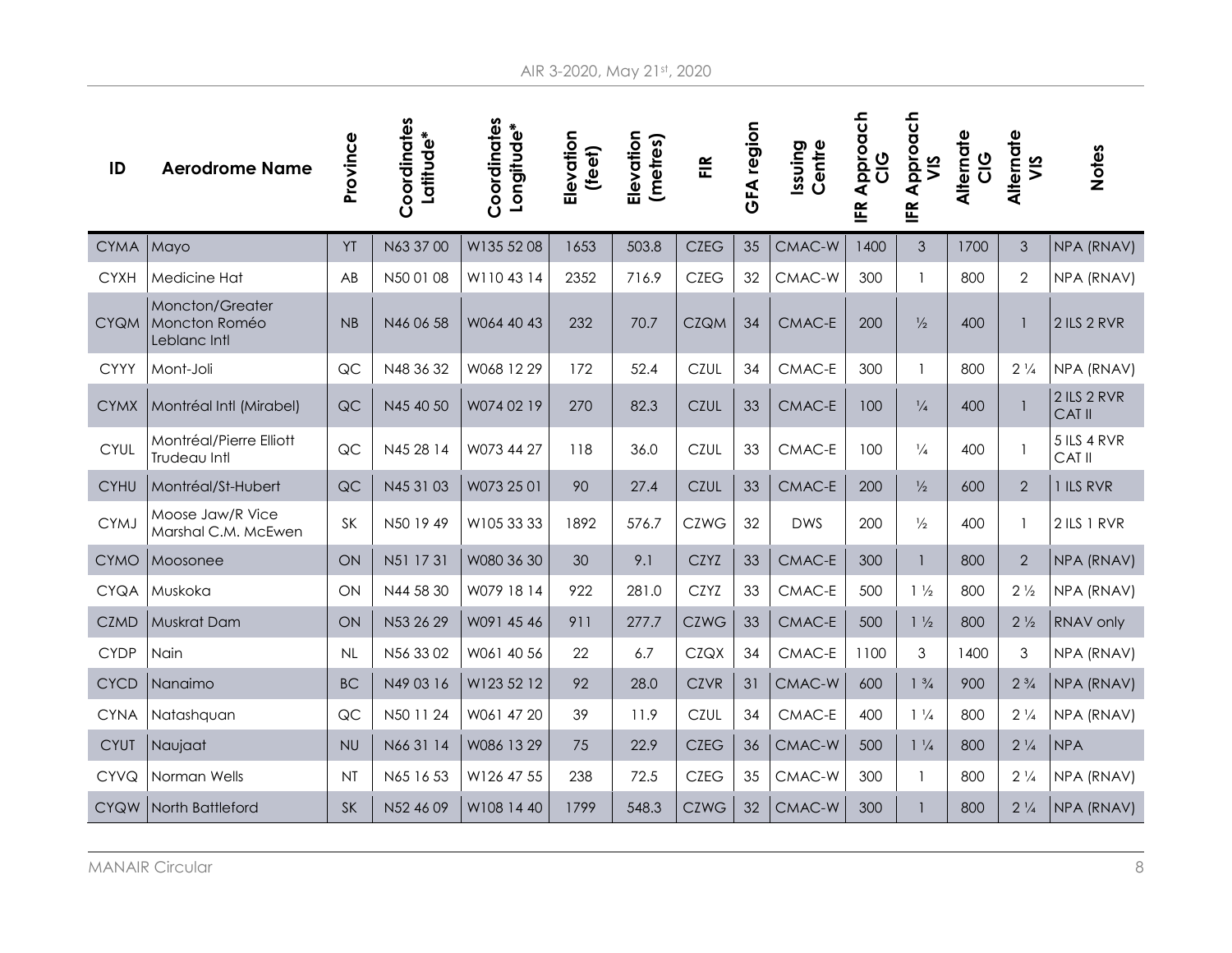| ID          | <b>Aerodrome Name</b>                  | Province  | Coordinates<br>Latitude* | Coordinates<br>Longitude* | Elevation<br>(feet) | Elevation<br>(metres) | E           | GFA region | Centre<br>lssuing | Approach<br><u>ပ</u><br>飞<br>上 | <b>IFR Approach</b><br>VIS | <b>Alternate</b><br>$\frac{6}{5}$ | Alternate<br>VIS | <b>Notes</b> |
|-------------|----------------------------------------|-----------|--------------------------|---------------------------|---------------------|-----------------------|-------------|------------|-------------------|--------------------------------|----------------------------|-----------------------------------|------------------|--------------|
| <b>CYYB</b> | North Bay                              | ON        | N46 21 50                | W079 25 27                | 1215                | 370.3                 | <b>CZYZ</b> | 33         | CMAC-E            | 200                            | $\frac{1}{2}$              | 600                               | $\overline{2}$   | 1 ILS RVR    |
| <b>CYNE</b> | Norway House                           | MB        | N53 57 30                | W097 50 39                | 734                 | 223.7                 | <b>CZWG</b> | 32         | CMAC-W            | 500                            | $1\frac{1}{2}$             | 800                               | $2\frac{1}{2}$   | NPA (RNAV)   |
| CYOC        | Old Crow                               | YT        | N67 34 12                | W139 50 24                | 814                 | 248.1                 | <b>CZEG</b> | 35         | CMAC-W            | 700                            | $2\frac{1}{2}$             | 1000                              | 3                | NPA (RNAV)   |
| <b>CYND</b> | Ottawa/Gatineau                        | QC        | N45 31 18                | W075 33 49                | 211                 | 64.3                  | <b>CZUL</b> | 33         | CMAC-E            | 300                            | $\mathbf{1}$               | 800                               | $2\frac{1}{2}$   | NPA (RNAV)   |
| <b>CYOW</b> | Ottawa/MacDonald-<br>Cartier Intl      | ON        | N45 19 21                | W075 40 02                | 374                 | 114.0                 | <b>CZUL</b> | 33         | CMAC-E            | 200                            | $\frac{1}{2}$              | 400                               | $\mathbf{1}$     | 2 ILS 2 RVR  |
| <b>CYXP</b> | Pangnirtung                            | <b>NU</b> | N66 08 42                | W065 42 49                | 79                  | 24.1                  | <b>CZEG</b> | 36         | CMAC-W            | 2800                           | 3                          | 3100                              | $\mathfrak{S}$   | NPA (RNAV)   |
| <b>CYPC</b> | Paulatuk (Nora<br>Aliqatchialuk Ruben) | <b>NT</b> | N69 21 38                | W124 04 33                | 15                  | 4.6                   | <b>CZEG</b> | 35         | CMAC-W            | 300                            | 1                          | 800                               | $\overline{2}$   | NPA (RNAV)   |
| <b>CYPE</b> | Peace River                            | AB        | N56 1338                 | W117 26 54                | 1872                | 570.6                 | <b>CZEG</b> | 32         | CMAC-W            | 300                            | $\mathbf{1}$               | 800                               | $\mathbf{2}$     | NPA (RNAV)   |
| <b>CYYF</b> | Penticton                              | <b>BC</b> | N49 27 45                | W119 36 08                | 1130                | 344.4                 | <b>CZVR</b> | 31         | CMAC-W            | 2100                           | 3                          | 2400                              | 3                | NPA (RNAV)   |
| <b>CYWA</b> | Petawawa                               | ON        | N45 57 00                | W077 19 03                | 427                 | 130.1                 | <b>CZYZ</b> | 33         | <b>DWS</b>        | 700                            | $\overline{2}$             | 1000                              | $\mathfrak{S}$   |              |
| <b>CYPQ</b> | Peterborough                           | ON        | N44 13 50                | W078 21 48                | 628                 | 191.4                 | CZYZ        | 33         | CMAC-E            | 500                            | $1\frac{1}{2}$             | 800                               | $2\frac{1}{2}$   | NPA (RNAV)   |
| <b>CYPL</b> | <b>Pickle Lake</b>                     | ON        | N51 26 47                | W090 12 48                | 1267                | 386.2                 | <b>CZWG</b> | 33         | CMAC-E            | 300                            | 1                          | 800                               | $2\frac{1}{4}$   | NPA (RNAV)   |
| <b>CYIO</b> | Pond Inlet                             | <b>NU</b> | N72 41 22                | W077 58 08                | 202                 | 61.6                  | <b>CZEG</b> | 37         | CMAC-W            | 500                            | $1\frac{1}{2}$             | 800                               | $2\frac{1}{2}$   | NPA (RNAV)   |
| <b>CYZT</b> | Port Hardy                             | <b>BC</b> | N50 40 50                | W127 22 00                | 71                  | 21.6                  | <b>CZVR</b> | 31         | CMAC-W            | 300                            | $\mathbf{1}$               | 600                               | $\overline{2}$   | 1ILS         |
| <b>CYPG</b> | Portage La<br>Prairie/Southport        | MB        | N49 54 11                | W098 16 26                | 885                 | 269.7                 | <b>CZWG</b> | 32         | <b>DWS</b>        | 200                            | $\frac{1}{2}$              | 600                               | $\mathbf{2}$     | 1ILS         |
| <b>CYPA</b> | Prince Albert (Glassfield)             | SK        | N53 12 52                | W105 40 23                | 1405                | 428.2                 | <b>CZWG</b> | 32         | CMAC-W            | 200                            | $\frac{1}{2}$              | 600                               | $\overline{2}$   | 1 ILS RVR    |
| <b>CYXS</b> | Prince George                          | <b>BC</b> | N53 53 03                | W122 40 39                | 2266                | 690.7                 | <b>CZVR</b> | 31         | CMAC-W            | 200                            | $\frac{1}{2}$              | 600                               | $\overline{2}$   | 1 ILS RVR    |
| <b>CYPR</b> | <b>Prince Rupert</b>                   | <b>BC</b> | N54 1709                 | W130 26 41                | 116                 | 35.4                  | <b>CZVR</b> | 31         | CMAC-W            | 200                            | $\frac{1}{2}$              | 600                               | $\overline{2}$   | $1$ ILS      |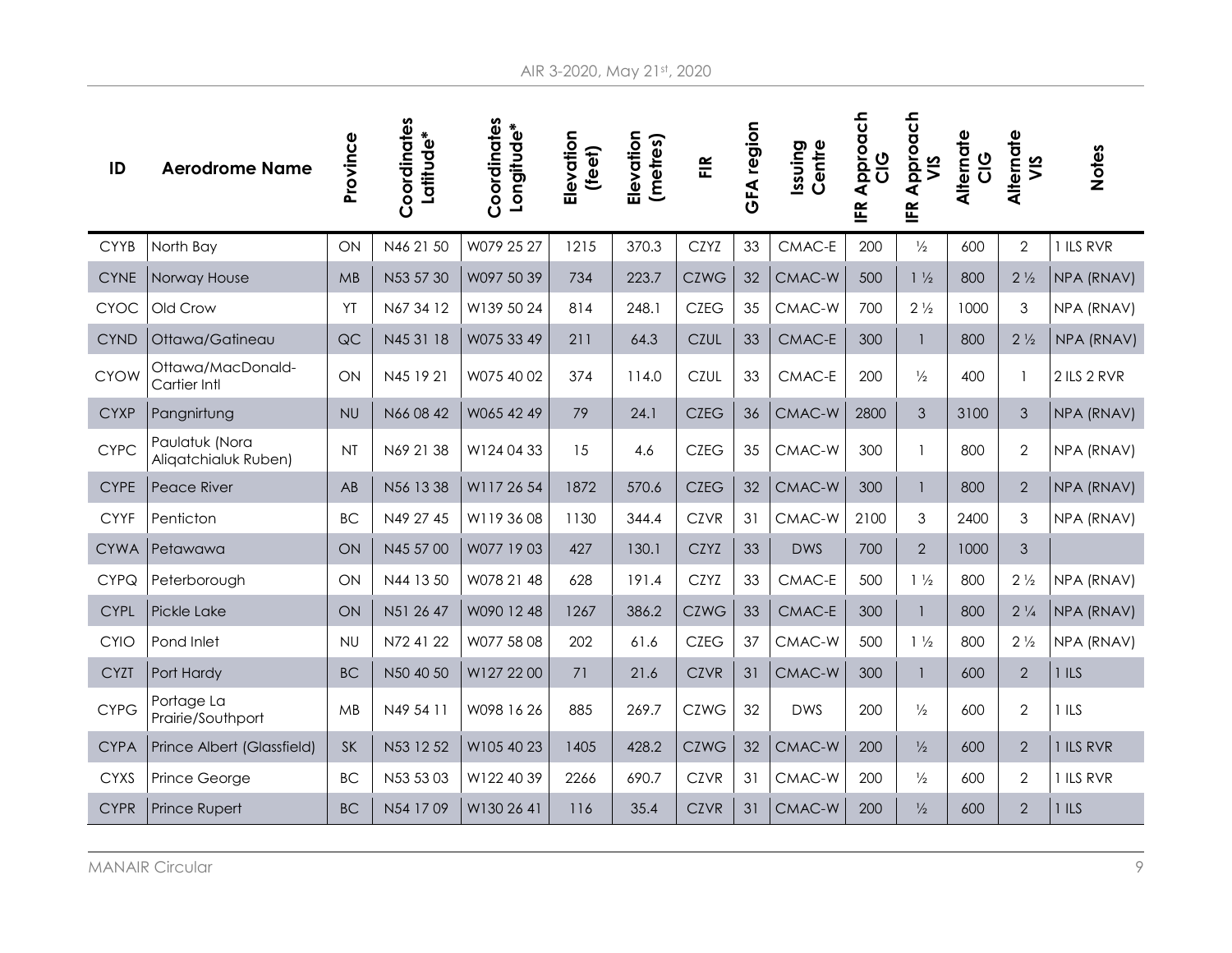| ID          | <b>Aerodrome Name</b>                               | Province  | Coordinates<br>Latitude* | Coordinates<br>Longitude* | Elevation<br>(feet) | Elevation<br>(metres) | $\tilde{\mathbb{E}}$ | GFA region | Centre<br>Issuing | Approach<br>$rac{c}{C}$<br>IFR | Approach<br>VIS<br><u>IFR</u> | Alternate<br>$rac{0}{0}$ | <b>Alternate</b><br>VIS | <b>Notes</b> |
|-------------|-----------------------------------------------------|-----------|--------------------------|---------------------------|---------------------|-----------------------|----------------------|------------|-------------------|--------------------------------|-------------------------------|--------------------------|-------------------------|--------------|
| <b>CYPX</b> | Puvirnitug                                          | QC        | N60 03 08                | W077 17 15                | 83                  | 25.3                  | <b>CZUL</b>          | 36         | CMAC-W            | 300                            | -1                            | 800                      | $2\frac{1}{4}$          | NPA (RNAV)   |
| <b>CYVM</b> | Qikiqtarjuaq                                        | <b>NU</b> | N67 32 48                | W064 01 54                | 18                  | 5.5                   | <b>CZEG</b>          | 36         | CMAC-W            | 1700                           | 3                             | 2000                     | $\mathfrak{Z}$          | NPA (RNAV)   |
| <b>CYHA</b> | Quagtag                                             | QC        | N61 02 47                | W069 37 04                | 103                 | 31.4                  | <b>CZUL</b>          | 36         | CMAC-W            | 300                            | $\mathbf{1}$                  | 800                      | $\overline{2}$          | NPA (RNAV)   |
| <b>CYQB</b> | Québec/Jean Lesage<br>Intl                          | QC        | N46 47 28                | W071 23 36                | 244                 | 74.4                  | <b>CZUL</b>          | 33         | CMAC-E            | 200                            | $\frac{1}{2}$                 | 600                      | $\overline{2}$          | 1 ILS RVR    |
| <b>CYQZ</b> | Quesnel                                             | <b>BC</b> | N53 01 34                | W122 30 37                | 1788                | 545.0                 | <b>CZVR</b>          | 31         | CMAC-W            | 300                            | $\mathbf{1}$                  | 1000                     | 3                       | NPA (RNAV)   |
| <b>CYRT</b> | <b>Rankin Inlet</b>                                 | <b>NU</b> | N62 48 38                | W092 06 53                | 106                 | 32.3                  | <b>CZEG</b>          | 36         | CMAC-W            | 300                            | $\mathbf{1}$                  | 800                      | $\overline{2}$          | NPA (RNAV)   |
| <b>CYQF</b> | Red Deer Regional                                   | AB        | N52 1106                 | W113 53 40                | 2968                | 904.6                 | <b>CZEG</b>          | 32         | CMAC-W            | 300                            | 1                             | 800                      | $2\frac{1}{4}$          | NPA (RNAV)   |
| <b>CYRL</b> | <b>Red lake</b>                                     | ON        | N51 04 02                | W093 47 35                | 1266                | 385.9                 | <b>CZWG</b>          | 33         | CMAC-E            | 300                            | $\mathbf{1}$                  | 800                      | $2\frac{1}{2}$          | NPA (RNAV)   |
| <b>CYQR</b> | Regina Intl                                         | <b>SK</b> | N50 25 56                | W104 39 58                | 1895                | 577.6                 | <b>CZWG</b>          | 32         | CMAC-W            | 200                            | $\frac{1}{2}$                 | 600                      | $\overline{2}$          | 1 ILS RVR    |
| <b>CYRB</b> | Resolute Bay                                        | <b>NU</b> | N74 43 01                | W094 58 10                | 222                 | 67.7                  | <b>CZEG</b>          | 37         | CMAC-W            | 200                            | $\frac{1}{2}$                 | 600                      | $\mathbf{2}$            | 1 ILS RVR    |
| <b>CYRJ</b> | Roberval                                            | QC        | N48 31 12                | W072 15 57                | 586                 | 178.6                 | <b>CZUL</b>          | 33         | CMAC-E            | 300                            | $\mathbf{1}$                  | 800                      | $2\frac{1}{2}$          | NPA (RNAV)   |
| <b>CYUY</b> | Rouyn-Noranda                                       | QC        | N48 12 22                | W078 50 08                | 988                 | 301.1                 | <b>CZUL</b>          | 33         | CMAC-E            | 200                            | $\frac{1}{2}$                 | 800                      | $\overline{2}$          | NPA (RNAV)   |
| <b>CWSA</b> | Sable Island                                        | NS        | N43 55 46                | W059 57 35                | $\overline{4}$      | 1.2                   | <b>CZQM</b>          | 34         | CMAC-E            | 500                            | $1\frac{1}{2}$                | 800                      | $2\frac{1}{2}$          | RCAP only    |
| <b>CYSY</b> | Sachs Harbour (David<br>Nasogaluak JR.<br>Saaryuaq) | <b>NT</b> | N71 59 37                | W125 14 29                | 283                 | 86.3                  | <b>CZEG</b>          | 35         | CMAC-W            | 300                            | $\mathbf{1}$                  | 800                      | $\overline{2}$          | NPA (RNAV)   |
| CYSJ        | Saint John                                          | NB        | N45 18 57                | W065 53 24                | 357                 | 108.8                 | <b>CZQM</b>          | 34         | CMAC-E            | 200                            | $\frac{1}{2}$                 | 400                      | $\mathbf{1}$            | 2 ILS 2 RVR  |
| <b>CYZG</b> | Salluit                                             | QC        | N62 10 46                | W075 40 02                | 745                 | 227.1                 | <b>CZUL</b>          | 36         | CMAC-W            | 300                            | $\mathbf{1}$                  | 800                      | $2\frac{1}{2}$          | NPA (RNAV)   |
| <b>CYZP</b> | Sandspit                                            | <b>BC</b> | N53 15 15                | W131 48 50                | 21                  | 6.4                   | <b>CZVR</b>          | 31         | CMAC-W            | 300                            | -1                            | 600                      | $\overline{2}$          | 1ILS         |
| CZSJ        | <b>Sandy Lake</b>                                   | ON        | N53 03 51                | W093 20 40                | 951                 | 289.9                 | <b>CZWG</b>          | 33         | CMAC-E            | 500                            | $1\frac{1}{2}$                | 800                      | $2\frac{1}{2}$          | NPA (RNAV)   |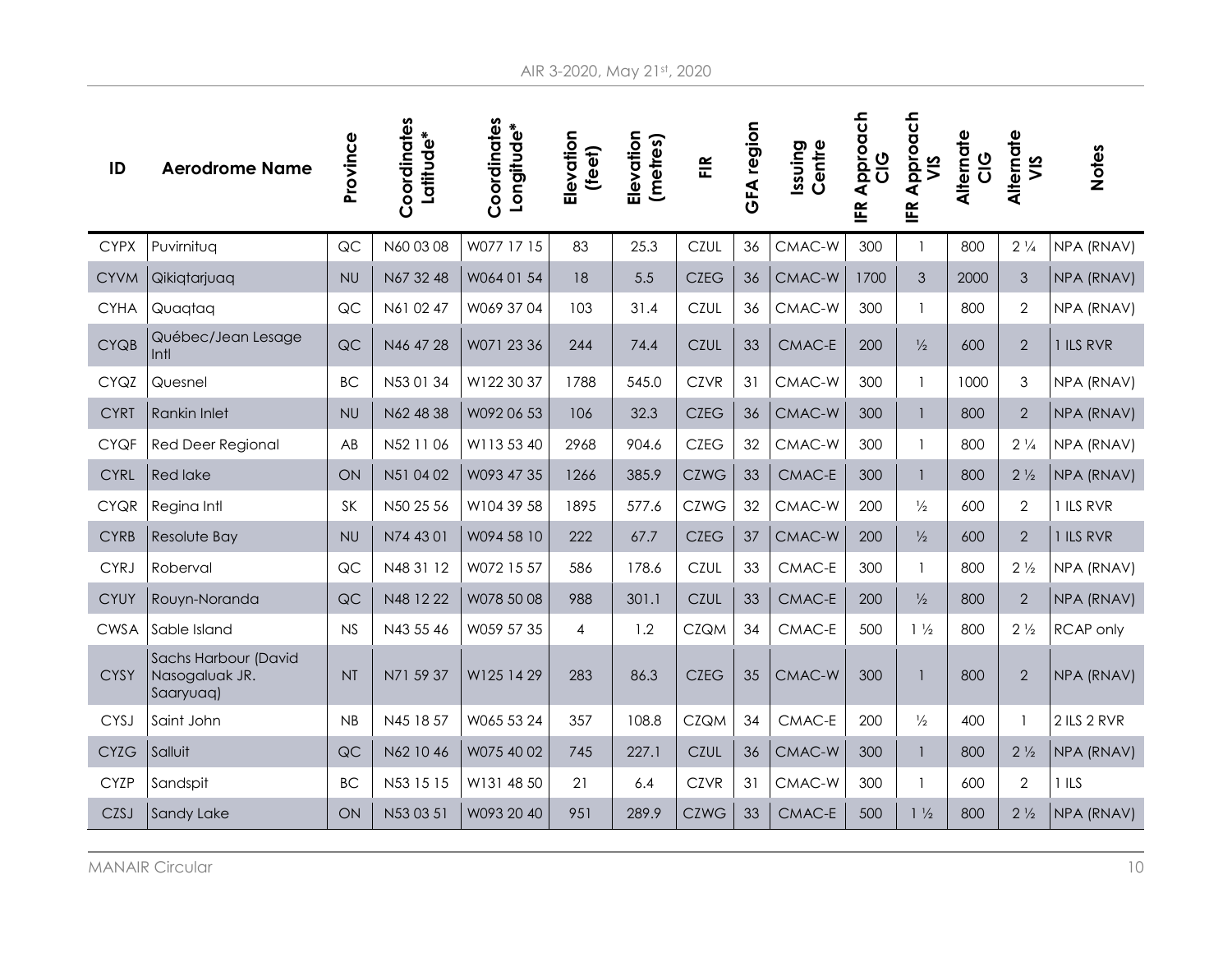| ID          | <b>Aerodrome Name</b>                    | Province  | Coordinates<br>Latitude* | Coordinates<br>Longitude* | Elevation<br>(feet) | Elevation<br>(metres) | E           | GFA region | Centre<br>lssuing | Approach<br><b>UD</b><br>IFR | <b>IFR Approach</b><br>VIS | <b>Alternate</b><br><b>UD</b> | Alternate<br>VIS | <b>Notes</b>                  |
|-------------|------------------------------------------|-----------|--------------------------|---------------------------|---------------------|-----------------------|-------------|------------|-------------------|------------------------------|----------------------------|-------------------------------|------------------|-------------------------------|
| <b>CYZR</b> | Sarnia (Chris Hadfield)                  | ON        | N42 59 59                | W082 18 34                | 595                 | 181.4                 | <b>CZYZ</b> | 33         | CMAC-E            | 300                          |                            | 800                           | $\overline{2}$   | NPA (RNAV)                    |
| <b>CYXE</b> | Saskatoon/John G.<br>Diefenbaker Intl    | <b>SK</b> | N52 10 15                | W106 42 00                | 1654                | 504.1                 | <b>CZWG</b> | 32         | CMAC-W            | 200                          | $\frac{1}{2}$              | 600                           | $\mathbf{2}$     | 1 ILS RVR                     |
| <b>CYAM</b> | Sault Ste. Marie                         | ON        | N46 29 06                | W084 30 34                | 630                 | 192.0                 | <b>CZYZ</b> | 33         | CMAC-E            | 200                          | $\frac{1}{2}$              | 600                           | $\overline{2}$   | 1 ILS RVR                     |
| <b>CYKL</b> | Schefferville                            | QC        | N54 48 19                | W066 48 19                | 1709                | 520.9                 | <b>CZUL</b> | 34         | CMAC-E            | 500                          | $1\frac{1}{2}$             | 800                           | $2\frac{1}{2}$   | NPA (RNAV)                    |
| CYZV        | Sept-Îles                                | QC        | N50 13 24                | W066 15 56                | 180                 | 54.9                  | <b>CZUL</b> | 34         | CMAC-E            | 200                          | $\frac{1}{2}$              | 600                           | $\overline{2}$   | 1 ILS RVR                     |
| CYSC        | Sherbrooke                               | QC        | N45 26 19                | W071 41 29                | 792                 | 241.4                 | <b>CZUL</b> | 33         | CMAC-E            | 300                          | 1                          | 800                           | $\overline{2}$   | NPA (RNAV)                    |
| <b>CYXL</b> | Sioux Lookout                            | ON        | N50 06 51                | W091 54 20                | 1257                | 383.1                 | <b>CZWG</b> | 33         | CMAC-E            | 300                          |                            | 800                           | $2\frac{1}{2}$   | NPA (RNAV)                    |
| <b>CYZH</b> | Slave Lake                               | AB        | N55 17 35                | W114 46 38                | 1912                | 582.8                 | <b>CZEG</b> | 32         | CMAC-W            | 500                          | $1\frac{1}{2}$             | 800                           | $2\frac{1}{2}$   | NPA (RNAV)                    |
| <b>CYYD</b> | Smithers                                 | <b>BC</b> | N54 49 31                | W127 10 58                | 1716                | 523.0                 | <b>CZVR</b> | 31         | CMAC-W            | 500                          | $1\frac{1}{2}$             | 800                           | $2\frac{1}{2}$   | NPA (RNAV)                    |
| <b>CYAY</b> | St. Anthony                              | NL        | N51 23 31                | W056 04 59                | 108                 | 32.9                  | <b>CZQX</b> | 34         | CMAC-E            | 400                          | $1\frac{1}{4}$             | 800                           | $2\frac{1}{4}$   | NPA (RNAV)                    |
| <b>CYSN</b> | St Catharines/Niagara<br><b>District</b> | ON        | N43 11 30                | W079 10 16                | 321                 | 97.8                  | <b>CZYZ</b> | 33         | CMAC-E            | 300                          | 1                          | 800                           | $2\frac{1}{4}$   | NPA (RNAV)                    |
| <b>CYYT</b> | St. John's Intl                          | NL        | N47 37 07                | W052 45 09                | 461                 | 140.5                 | <b>CZQX</b> | 34         | CMAC-E            | $\Omega$                     | $\frac{1}{8}$              | 400                           | $\mathbf{1}$     | 3 ILS 3 RVR<br><b>CAT III</b> |
| <b>CYJT</b> | Stephenville                             | NL        | N48 32 40                | W058 33 00                | 81                  | 24.7                  | <b>CZQX</b> | 34         | CMAC-E            | 300                          | -1                         | 600                           | $\overline{2}$   | 1 ILS RVR                     |
| <b>CYSF</b> | <b>Stony Rapids</b>                      | <b>SK</b> | N59 1501                 | W105 50 29                | 819                 | 249.6                 | <b>CZEG</b> | 32         | CMAC-W            | 600                          | $1 \frac{3}{4}$            | 900                           | $2 \frac{3}{4}$  | NPA (RNAV)                    |
| <b>CYSB</b> | Sudbury                                  | ON        | N46 37 32                | W080 47 52                | 1143                | 348.4                 | CZYZ        | 33         | CMAC-E            | 200                          | $\frac{1}{2}$              | 600                           | $\overline{2}$   | 1 ILS RVR                     |
| <b>CYYN</b> | <b>Swift Current</b>                     | <b>SK</b> | N50 1733                 | W107 41 27                | 2680                | 816.9                 | <b>CZWG</b> | 32         | CMAC-W            | 400                          | $1\frac{1}{4}$             | 800                           | $2\frac{1}{4}$   | NPA (RNAV)                    |
| <b>CYQY</b> | Sydney/J.A. Douglas<br>McCurdy           | <b>NS</b> | N46 09 41                | W060 02 53                | 203                 | 61.87                 | <b>CZQM</b> | 34         | CMAC-E            | 200                          | $\frac{1}{2}$              | 600                           | $\overline{2}$   | 1 ILS RVR                     |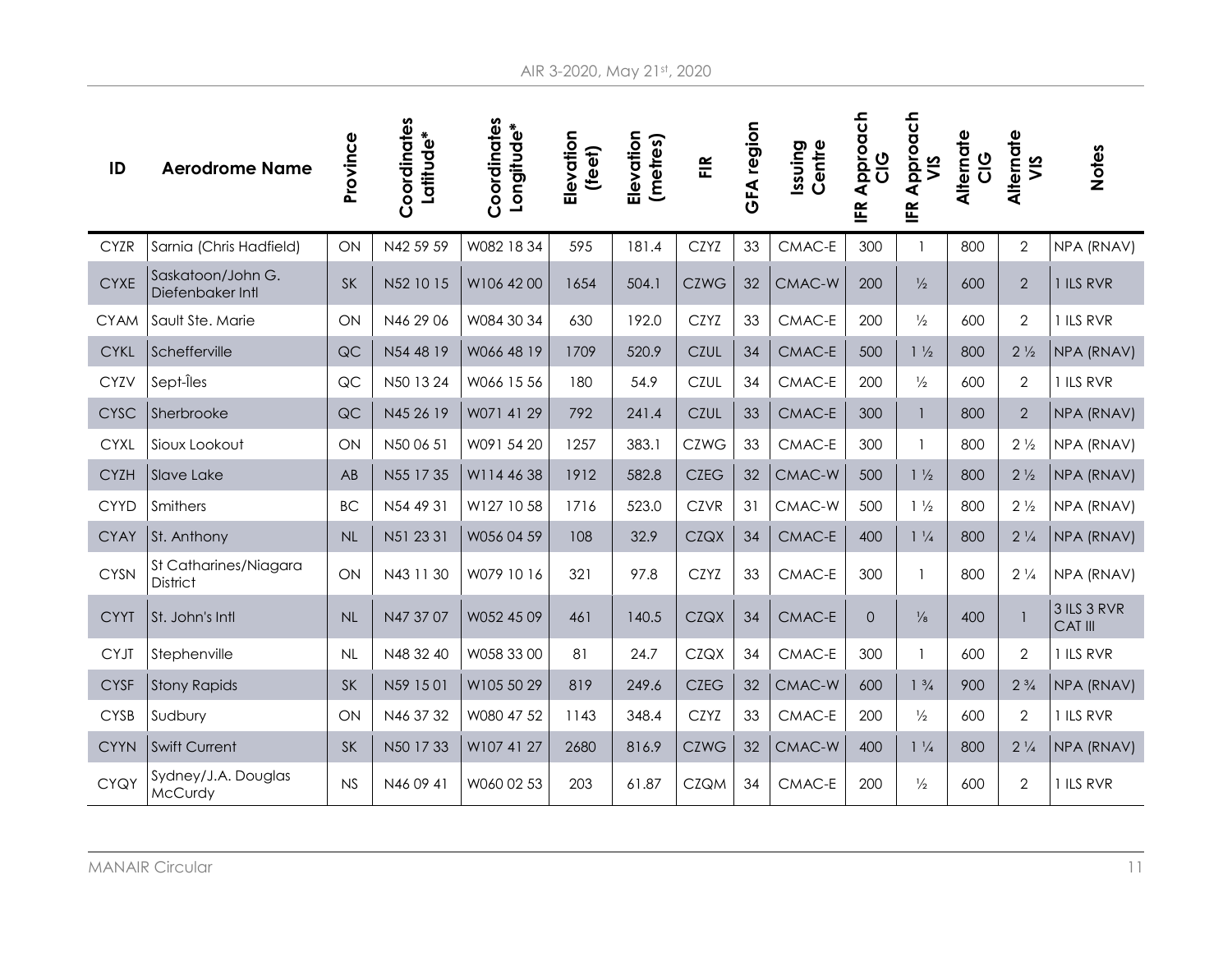| ID          | <b>Aerodrome Name</b>                           | Province  | Coordinates<br>Latitude* | Coordinates<br>Longitude* | Elevation<br>(feet) | Elevation<br>(metres) | E           | GFA region | Centre<br>lssuing | Approach<br>$rac{c}{C}$<br>E | Approach<br>VIS<br>$\tilde{\mathbb{E}}$ | <b>Alternate</b><br>$rac{0}{0}$ | Alternate<br>VIS         | <b>Notes</b>                 |
|-------------|-------------------------------------------------|-----------|--------------------------|---------------------------|---------------------|-----------------------|-------------|------------|-------------------|------------------------------|-----------------------------------------|---------------------------------|--------------------------|------------------------------|
| <b>CYYH</b> | Taloyoak                                        | <b>NU</b> | N69 32 48                | W093 34 37                | 90                  | 27.4                  | <b>CZEG</b> | 36         | CMAC-W            | 500                          | $1\frac{1}{2}$                          | 800                             | $2\frac{1}{2}$           | NPA (RNAV)                   |
| <b>CYTQ</b> | Tasiujaq                                        | QC        | N58 40 04                | W069 57 21                | 122                 | 37.2                  | <b>CZUL</b> | 33         | CMAC-E            | 300                          | 1                                       | 800                             | 2                        | NPA (RNAV)                   |
| <b>CYXT</b> | Terrace                                         | <b>BC</b> | N54 28 07                | W128 34 42                | 713                 | 217.3                 | <b>CZVR</b> | 31         | CMAC-W            | 300                          | $\mathbf{1}$                            | 600                             | 2                        | 1ILS                         |
| <b>CYZW</b> | Teslin                                          | YT        | N60 10 23                | W132 44 30                | 2313                | 705.0                 | <b>CZEG</b> | 35         | CMAC-W            | 700                          | $\overline{2}$                          | 1000                            | $\mathfrak{Z}$           | NPA (RNAV)                   |
| <b>CYQD</b> | The Pas                                         | MB        | N53 58 17                | W101 05 28                | 888                 | 270.7                 | <b>CZWG</b> | 32         | CMAC-W            | 300                          | $\mathbf{1}$                            | 800                             | $\overline{2}$           | <b>NPA</b>                   |
| <b>CYTH</b> | Thompson                                        | <b>MB</b> | N55 48 17                | W097 51 45                | 735                 | 224.0                 | <b>CZWG</b> | 32         | CMAC-W            | 200                          | $\frac{1}{2}$                           | 600                             | $\overline{2}$           | 1 ILS RVR                    |
| <b>CYQT</b> | <b>Thunder Bay</b>                              | ON        | N48 22 19                | W089 19 18                | 654                 | 199.3                 | <b>CZWG</b> | 33         | CMAC-E            | 200                          | $\frac{1}{2}$                           | 600                             | $\overline{2}$           | 1 ILS RVR                    |
| <b>CYTS</b> | Timmins/Victor M. Power                         | ON        | N48 34 14                | W081 22 36                | 967                 | 294.7                 | CZYZ        | 33         | CMAC-E            | 200                          | $\frac{1}{2}$                           | 600                             | $\overline{2}$           | 1 ILS RVR                    |
| <b>CYAZ</b> | <b>Tofino/Long Beach</b>                        | <b>BC</b> | N49 04 55                | W125 46 21                | 80                  | 24.4                  | <b>CZVR</b> | 31         | CMAC-W            | 600                          | $1 \frac{3}{4}$                         | 900                             | $2 \frac{3}{4}$          | NPA (RNAV)                   |
| <b>CYTZ</b> | Toronto/Billy Bishop<br>Toronto City Airport    | ON        | N43 37 39                | W079 23 46                | 252                 | 76.8                  | <b>CZYZ</b> | 33         | CMAC-E            | 300                          | 1                                       | 600                             | $\overline{2}$           | $1$ ILS                      |
| <b>CYYZ</b> | Toronto/Lester B. Pearson<br>Intl               | ON        | N43 40 36                | W079 37 50                | 569                 | 173.4                 | <b>CZYZ</b> | 33         | CMAC-E            | $\Omega$                     | $\frac{1}{8}$                           | 400                             | $\overline{1}$           | 10 ILS RVR<br><b>CAT III</b> |
| CYOO        | Toronto/Oshawa<br>Executive Airport             | ON        | N43 55 22                | W078 53 47                | 460                 | 140.2                 | <b>CZYZ</b> | 33         | CMAC-E            | 300                          | 1                                       | 800                             | $2\frac{1}{4}$           | NPA (RNAV)                   |
| <b>CYTR</b> | Trenton                                         | ON        | N44 07 08                | W077 31 41                | 283                 | 86.3                  | <b>CZYZ</b> | 33         | <b>DWS</b>        | 200                          | $\frac{1}{2}$                           | 600                             | $\overline{2}$           | 2 ILS 2 RVR                  |
| <b>CYRQ</b> | Trois-Rivières                                  | QC        | N46 21 06                | W072 40 50                | 199                 | 60.7                  | <b>CZUL</b> | 33         | CMAC-E            | 200                          | $\frac{1}{2}$                           | 800                             | $\overline{2}$           | NPA (RNAV)                   |
| <b>CYUB</b> | Tuktoyaktuk/James<br>Gruben                     | <b>NT</b> | N69 26 00                | W1330135                  | 14                  | 4.3                   | <b>CZEG</b> | 35         | CMAC-W            | 500                          | $1\frac{1}{2}$                          | 800                             | $2\frac{1}{2}$           | NPA (RNAV)                   |
| <b>CYHI</b> | Ulukhaktok/Holman                               | <b>NT</b> | N70 45 46                | W117 48 22                | 117                 | 35.7                  | <b>CZEG</b> | 35         | CMAC-W            | 500                          | $1\frac{1}{2}$                          | 800                             | $2\frac{1}{2}$           | NPA (RNAV)                   |
| <b>CYOY</b> | Valcartier (W/C J.H.L.<br>(Joe) Lecomte) (Heli) | QC        | N46 54 10                | W071 30 13                | 550                 | 167.6                 | <b>CZUL</b> | 33         | <b>DWS</b>        |                              |                                         |                                 | $\overline{\phantom{a}}$ | $\overline{A}$               |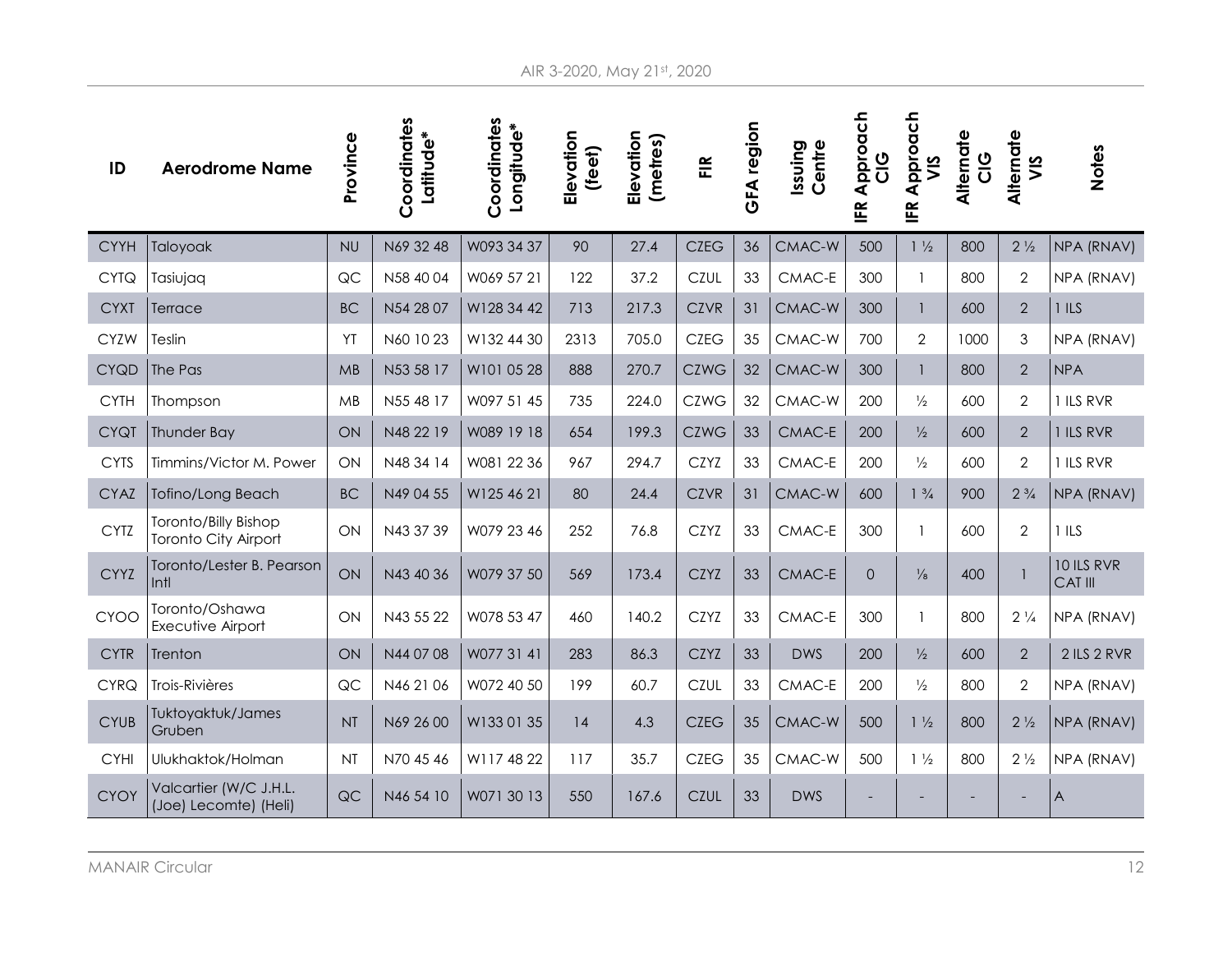| ID          | <b>Aerodrome Name</b>                          | Province  | Coordinates<br>Latitude* | Coordinates<br>Longitude* | Elevation<br>(feet) | Elevation<br>(metres) | E           | GFA region | lssuing<br>Centre | <b>FR Approach</b><br><u>ပ</u> | <b>IFR Approach</b><br>VIS | <b>Alternate</b><br><u>ပ</u> | <b>Alternate</b><br>SIN | Notes                         |
|-------------|------------------------------------------------|-----------|--------------------------|---------------------------|---------------------|-----------------------|-------------|------------|-------------------|--------------------------------|----------------------------|------------------------------|-------------------------|-------------------------------|
| <b>CYVO</b> | Val-d'Or                                       | QC        | N48 03 12                | W077 46 58                | 1107                | 337.4                 | <b>CZUL</b> | 33         | CMAC-E            | 200                            | $\frac{1}{2}$              | 600                          | $\overline{2}$          | 1 ILS RVR                     |
| <b>CYVR</b> | Vancouver Intl                                 | <b>BC</b> | N49 11 41                | W123 11 02                | 13                  | 4.0                   | <b>CZVR</b> | 31         | CMAC-W            | $\overline{0}$                 | $\frac{1}{8}$              | 400                          | $\mathbf{1}$            | 5 ILS 4 RVR<br><b>CAT III</b> |
| <b>CYWH</b> | Victoria Harbour (Water<br>Aerodrome)          | <b>BC</b> | N48 25 22                | W123 23 15                | $\Omega$            | $\mathsf{O}$          | <b>CZVR</b> | 31         | CMAC-W            | 500                            | 1                          | 800                          | $\overline{2}$          | NPA (RNAV)                    |
| <b>CYYJ</b> | Victoria Intl                                  | <b>BC</b> | N48 38 50                | W123 25 33                | 64                  | 19.5                  | <b>CZVR</b> | 31         | CMAC-W            | 200                            | $\frac{1}{2}$              | 600                          | $\mathbf{2}$            | I ILS RVR                     |
| <b>CYWK</b> | Wabush                                         | NL        | N52 55 22                | W066 51 53                | 1808                | 551.1                 | <b>CZUL</b> | 34         | CMAC-E            | 300                            |                            | 600                          | $\overline{2}$          | 1ILS                          |
| <b>CYKQ</b> | Waskaganish                                    | QC        | N51 28 24                | W078 45 30                | 79                  | 24.1                  | <b>CZUL</b> | 33         | CMAC-E            | 300                            | $\mathbf{1}$               | 800                          | $\overline{2}$          | NPA (RNAV)                    |
| <b>CYQH</b> | <b>Watson Lake</b>                             | YT        | N60 06 59                | W128 49 21                | 2255                | 687.3                 | <b>CZEG</b> | 35         | CMAC-W            | 300                            | $\frac{3}{4}$              | 600                          | $\overline{2}$          | 1 ILS RVR                     |
| <b>CYXZ</b> | Wawa                                           | ON        | N47 58 01                | W084 47 11                | 944                 | 287.7                 | <b>CZYZ</b> | 33         | CMAC-E            | 600                            | $1 \frac{3}{4}$            | 900                          | $2 \frac{3}{4}$         | <b>RCAP only</b>              |
| <b>CYWE</b> | Wekweèti                                       | NT        | N64 11 27                | W1140436                  | 1208                | 368.2                 | <b>CZEG</b> | 35         | CMAC-W            | 600                            | $1 \frac{3}{4}$            | 900                          | $2\frac{3}{4}$          | RNAV only                     |
| <b>CYZU</b> | Whitecourt                                     | AB        | N54 08 38                | W115 47 12                | 2567                | 782.4                 | <b>CZEG</b> | 32         | CMAC-W            | 300                            | 1                          | 800                          | $\overline{2}$          | <b>NPA</b>                    |
| <b>CYXY</b> | Whitehorse/Erik Nielsen<br>Intl.               | YT        | N60 42 34                | W135 04 02                | 2317                | 706.2                 | <b>CZEG</b> | 35         | CMAC-W            | 200                            | $\frac{1}{2}$              | 600                          | $\overline{2}$          | 1 ILS RVR                     |
| <b>CYVV</b> | Wiarton                                        | ON        | N44 44 39                | W081 06 31                | 729                 | 222.2                 | <b>CZYZ</b> | 33         | CMAC-E            | 300                            |                            | 800                          | $\mathbf{2}$            | NPA (RNAV)                    |
| <b>CYWL</b> | Williams Lake                                  | BC        | N52 1100                 | W1220316                  | 3083                | 939.7                 | <b>CZVR</b> | 31         | CMAC-W            | 500                            | $1\frac{1}{2}$             | 800                          | $2\frac{1}{2}$          | NPA (RNAV)                    |
| <b>CYQG</b> | Windsor                                        | ON        | N42 16 34                | W082 57 19                | 622                 | 189.6                 | <b>CYZY</b> | 33         | CMAC-E            | 200                            | $\frac{1}{2}$              | 600                          | $\overline{2}$          | 1 ILS RVR                     |
| <b>CYWG</b> | Winnipeg/James<br>Armstrong Richardson<br>Intl | MB        | N49 54 36                | W097 14 24                | 784                 | 239.0                 | <b>CZWG</b> | 32         | CMAC-W            | 100                            | $\frac{1}{4}$              | 400                          | $\mathbf{1}$            | 3 ILS 3 RVR<br>CAT II         |
| <b>CYQI</b> | Yarmouth                                       | <b>NS</b> | N43 49 38                | W066 05 18                | 140                 | 42.7                  | <b>CZQM</b> | 34         | CMAC-E            | 300                            | $\mathbf{1}$               | 800                          | $2\frac{1}{4}$          | NPA (RNAV)                    |
| <b>CYZF</b> | Yellowknife                                    | NT        | N62 27 47                | W114 26 25                | 675                 | 205.7                 | <b>CZEG</b> | 35         | CMAC-W            | 200                            | $\frac{1}{2}$              | 600                          | $\overline{2}$          | 1 ILS RVR                     |